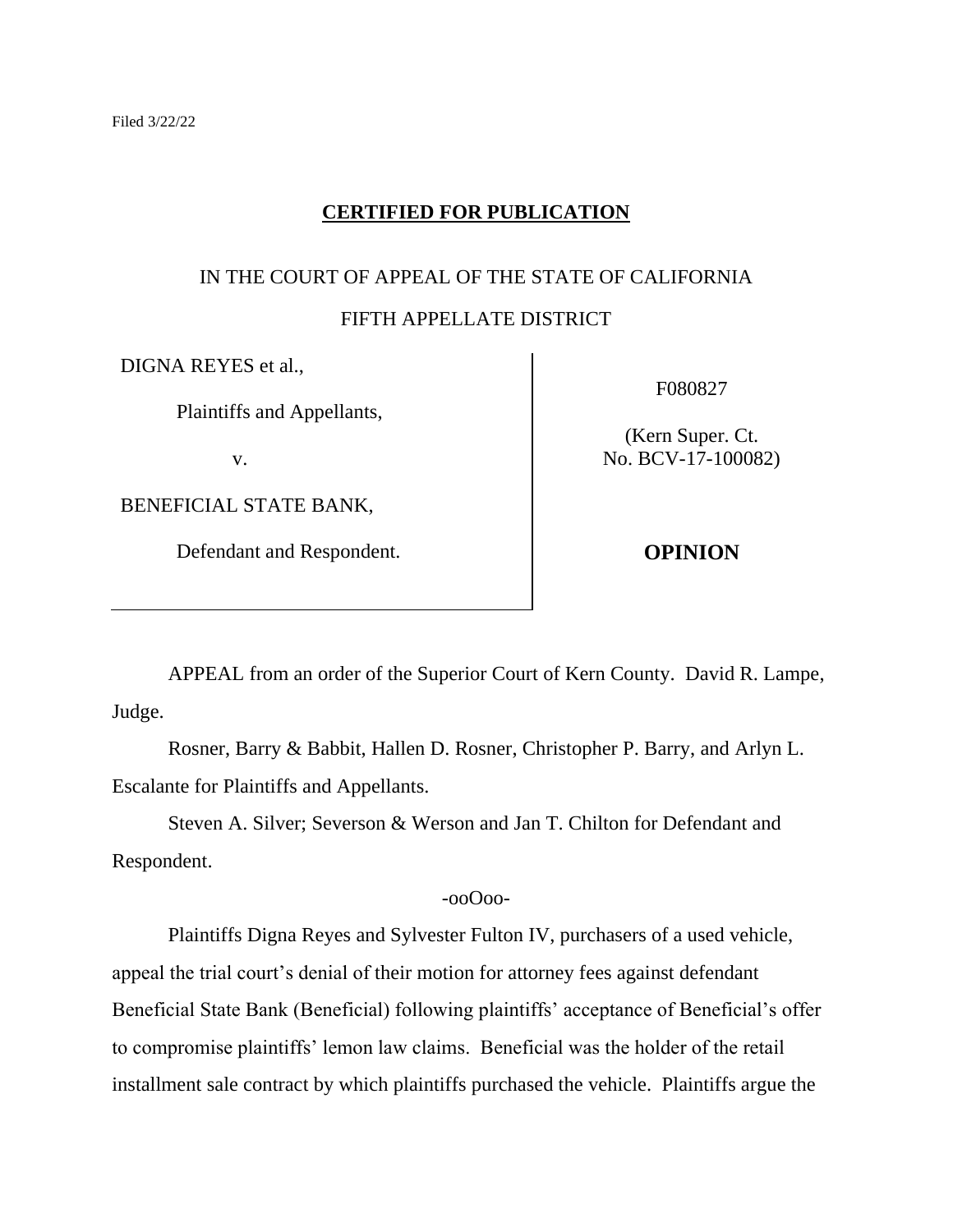trial court erred by denying their motion for attorney fees. Plaintiffs further argue this court should reject case law holding that recovery of attorney fees against a holder is capped under title 16, section 433.2 of the Federal Regulations (Holder Rule) and that a recent statute providing otherwise is preempted. We believe plaintiffs' contentions have merit. We reverse the trial court's denial of their motion for attorney fees and remand to the trial court for further proceedings consistent with this opinion.

## **FACTUAL AND PROCEDURAL BACKGROUND**

Because this matter was settled prior to trial, the facts recited in this opinion are drawn primarily from the allegations of plaintiffs' first amended complaint.

On February 24, 2016, plaintiffs purchased a used motor vehicle for personal use from Iad Hamdi Manna (Manna) doing business as Auto Cruz (Auto Cruz). A salesperson at Auto Cruz told plaintiffs that if they were not happy with the vehicle, they could return it within seven days subject to payment of a \$500 restocking fee. The salesperson also told plaintiffs the vehicle came with a 30-day warranty on the engine and transmission.

To complete the purchase, plaintiffs made a down payment of \$3,000 and executed a retail installment sale contract to finance the remainder of the purchase price. The contract contained a provision allowing Auto Cruz to cancel the contract if Auto Cruz was unable to assign it to one of the financial institutions with which Auto Cruz regularly does business.

Auto Cruz submitted the contract to defendant Pan American Bank (Pan American) for its approval. However, Pan American declined to accept the loan terms set forth in the contract and, instead, proposed different financing terms for the loan. As a result, on March 1, 2016, Manna informed plaintiffs they would need to return to the dealership to sign a new contract.

By this time, plaintiffs had been experiencing mechanical problems with the vehicle and no longer wanted it. On March 2, 2016, they returned the vehicle to Auto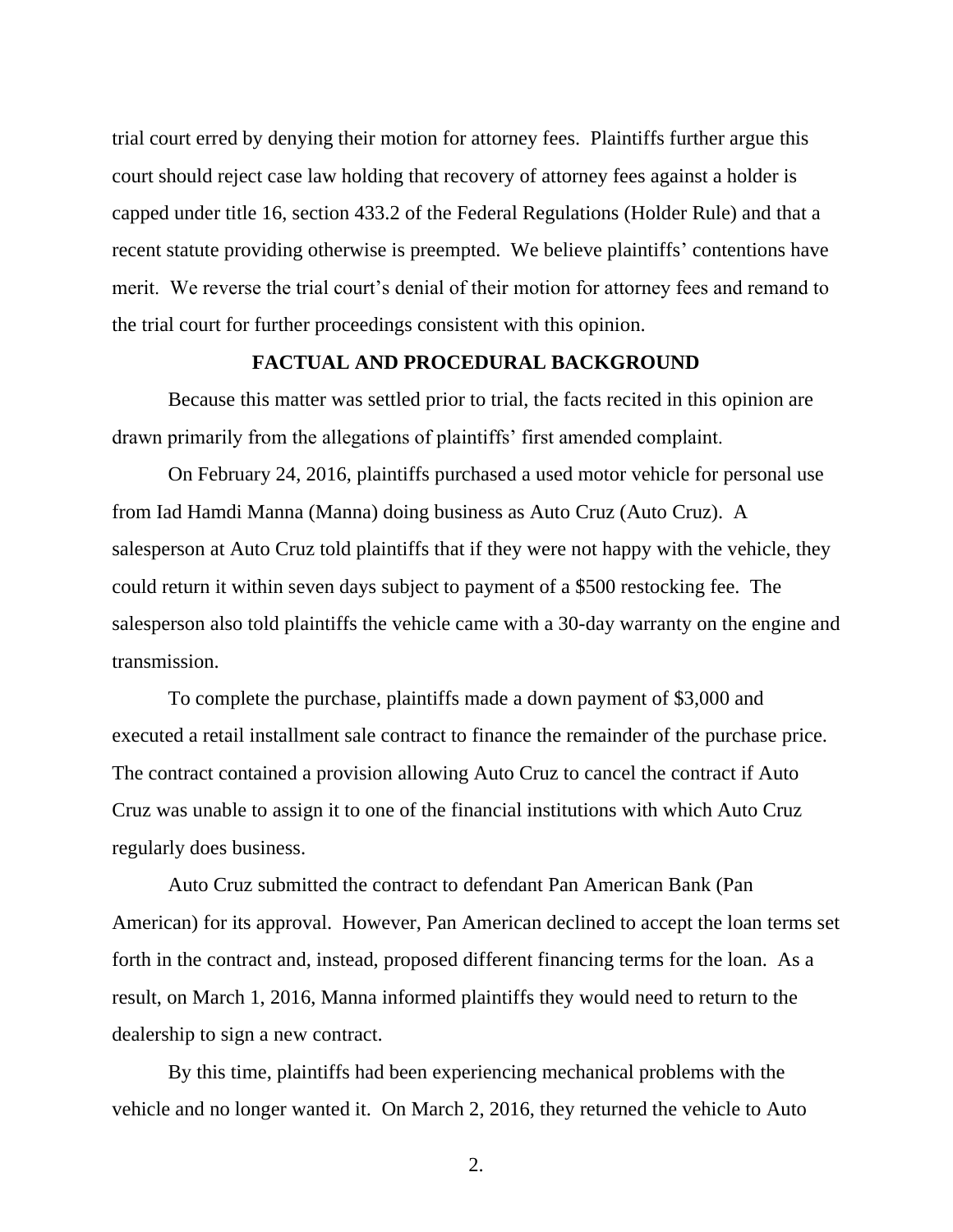Cruz, requested return of their down payment, and offered to pay Auto Cruz the \$500 restocking fee.

Manna spoke with plaintiffs and convinced them that the vehicle was otherwise in good condition and that his mechanic could fix the problems they had been experiencing. Based on those representations, plaintiffs signed a new retail installment sale contract (Contract), and Auto Cruz applied their down payment to the Contract.

On March 7, 2016, plaintiffs took the vehicle to Auto Cruz for the necessary repairs. On March 9, 2016, a representative of Auto Cruz called plaintiffs to let them know the vehicle was ready to be picked up. However, the vehicle continued to malfunction. Two days later, plaintiffs called Manna to advise the vehicle was still not performing properly. They told Manna they wanted to cancel the Contract, but Manna refused.

Unsatisfied, plaintiffs took the vehicle to another dealership to have it diagnosed. The second dealership informed plaintiffs the vehicle had serious mechanical defects that impaired its use, value, and safety. Among other things, one of the vehicle's engine mounts was held up only by a chain and the transmission needed to be replaced. Plaintiffs returned to Auto Cruz with the results of the second dealership's diagnosis of the vehicle, but Auto Cruz again refused to accept return of the vehicle.

On January 11, 2017, plaintiffs filed suit against defendants Manna doing business as Auto Cruz, Pan American, and Philadelphia Indemnity Insurance Company (Philadelphia Indemnity).**<sup>1</sup>** Plaintiffs filed a first amended complaint which set forth new

**<sup>1</sup>** Philadelphia Indemnity had issued a \$50,000 bond to Auto Cruz pursuant to Vehicle Code section 11710 which provides, in part: "Before any dealer's or remanufacturer's license is issued or renewed by the department to any applicant therefor, the applicant shall procure and file with the department a bond executed by an admitted surety insurer, approved as to form by the Attorney General, and conditioned that the applicant shall not practice any fraud or make any fraudulent representation which will cause a monetary loss to a purchaser, seller, financing agency, or governmental agency." (Veh. Code, § 11710, subd. (a).)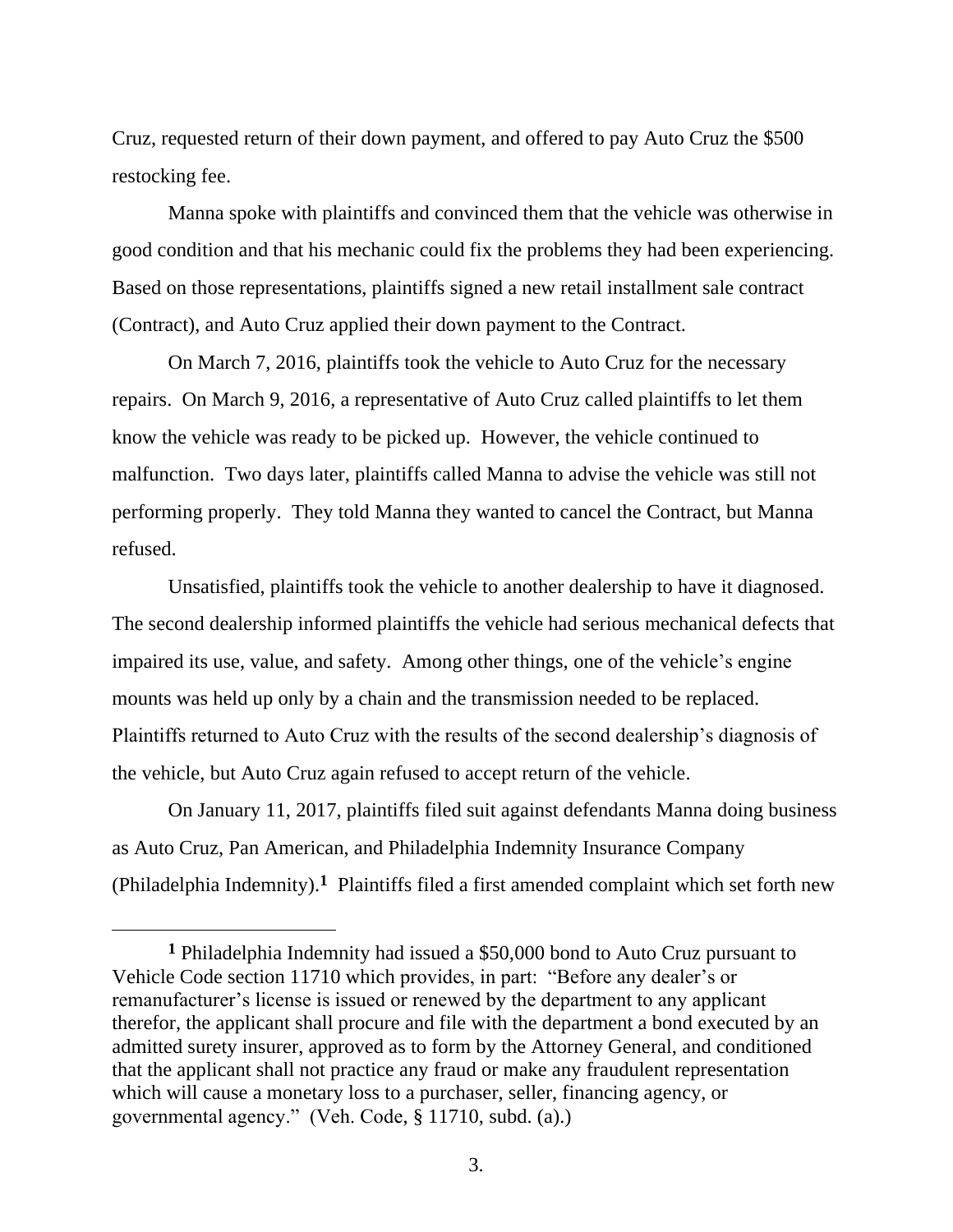allegations but retained the same causes of action as the original complaint. Among the new allegations was that Pan American had merged with its successor in interest, Beneficial. Beneficial answered the first amended complaint as Pan American's successor in interest.

Plaintiffs' first amended complaint alleged causes of action against Manna and Beneficial for (1) violation of the Consumers Legal Remedies Act (CLRA) (Civ. Code § 1750, et seq.);**<sup>2</sup>** (2) fraud; (3) negligent misrepresentation; (4) violation of the Song-Beverly Consumer Warranty Act (Song-Beverly) (§ 1790 et seq.); (5) violation of Business & Professions Code section 17200, et seq; and (6) violation of Vehicle Code section 11713. The first amended complaint alleged a single cause of action against Philadelphia Indemnity for violation of Vehicle Code section 11711.

Each of plaintiffs' claims against Beneficial were premised on the Holder Rule provision contained in the Contract. Per a regulation of the Federal Trade Commission (FTC), the Holder Rule provision must be included in consumer credit contracts. The provision reads:

"NOTICE [¶] ANY HOLDER OF THIS CONSUMER CREDIT CONTRACT IS SUBJECT TO ALL CLAIMS AND DEFENSES WHICH THE DEBTOR COULD ASSERT AGAINST THE SELLER OF GOODS OR SERVICES OBTAINED PURSUANT HERETO OR WITH THE PROCEEDS HEREOF. RECOVERY HEREUNDER BY THE DEBTOR SHALL NOT EXCEED AMOUNTS PAID BY THE DEBTOR HEREUNDER." (16 C.F.R. § 433.2, subd. (a).)

In addition, the Contract contained an attorney fee provision which reads: "You may have to pay collection costs. You will pay our reasonable costs to collect what you owe, including attorney fees, court costs, collection agency fees and fees paid for other reasonable collection efforts.…"

**<sup>2</sup>** All further statutory references are to the Civil Code unless otherwise noted.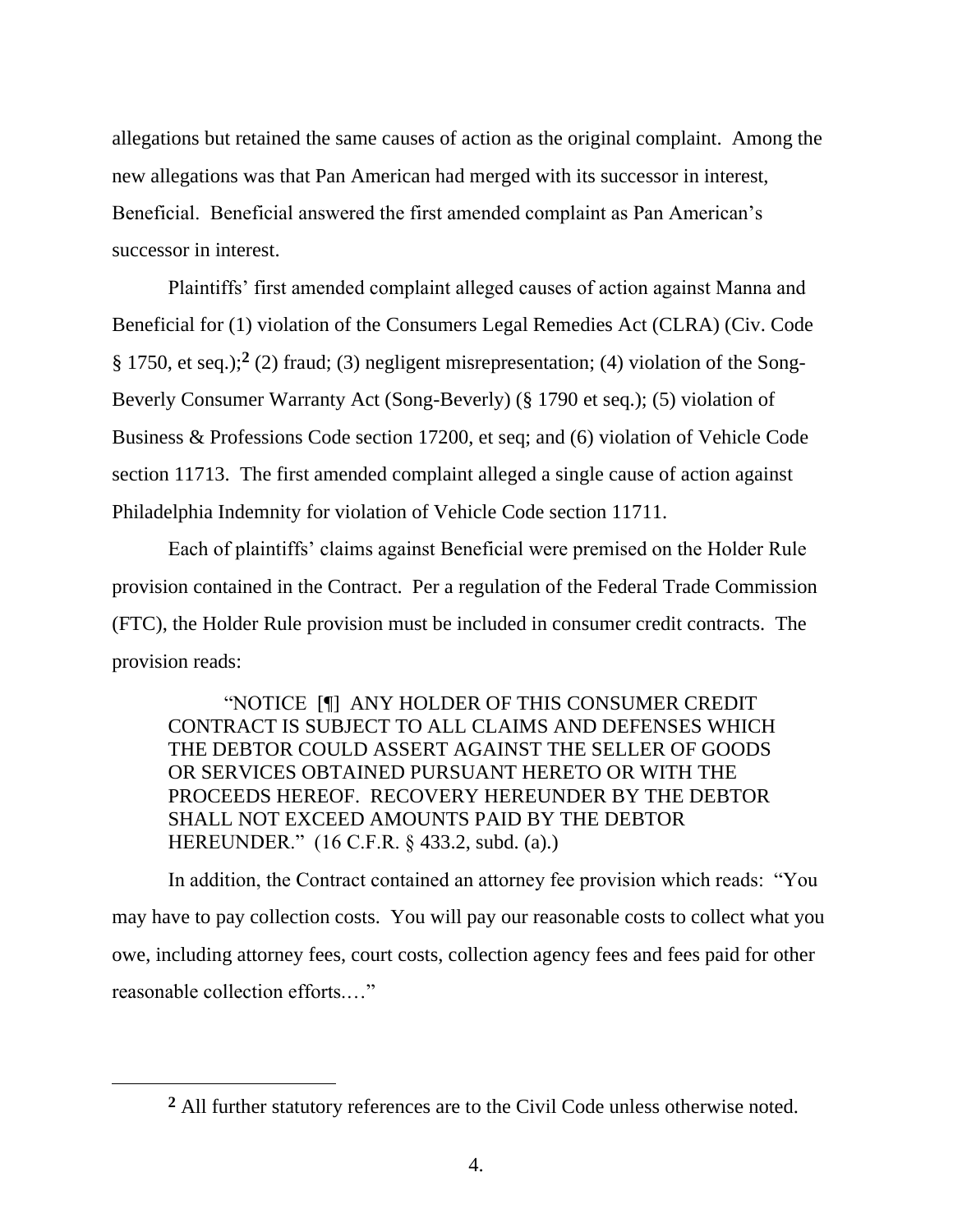Plaintiffs eventually dismissed Manna from the lawsuit after he purportedly filed for bankruptcy protection. Plaintiffs also dismissed Philadelphia Indemnity from the lawsuit after they arrived at a settlement on the bond claim.

On or about January 24, 2019, Beneficial served plaintiffs with an offer to compromise pursuant to Code of Civil Procedure section 998 which plaintiffs timely accepted. On July 18, 2019, the trial court entered judgment pursuant to the offer. Relevant to this appeal, the offer to compromise, and the resulting judgment, each provided:

"5. Beneficial [ ] will reimburse [p]laintiffs' costs, other than attorney[] fees pursuant to Code of Civil Procedure § 1032(b) in the amount determined by the Court according to law and proof.

"6. Beneficial [] will reimburse [p]laintiffs' reasonable attorney[] fees, if any, in the amount determined by the Court according to law and proof."

On October 4, 2019, plaintiffs filed a motion for attorney fees, costs, and expenses seeking \$53,134.50 in attorney fees and \$6,629.41 in costs and expenses for a total award of \$59,763.91.

On November 25, 2019, the trial court granted plaintiffs' request for costs and denied their request for attorney fees.

An order conforming to the trial court's ruling was issued on December 5, 2019.

On December 13, 2019, Beneficial served plaintiffs with notice of entry of the order. On February 11, 2019, plaintiffs timely appealed.

### **DISCUSSION**

Plaintiffs contend that the trial court erred by denying their motion for attorney fees, that they are entitled to an award of reasonable attorney fees under sections 1459.5, 1717 and 2983.4, and that this court should reject the reasoning of two recent appellate decisions, *Lafferty v. Wells Fargo Bank, N.A.* (2018) 25 Cal.App.5th 398 (*Lafferty*) and *Spikener v. Ally Financial, Inc.* (2020) 50 Cal.App.5th 151 (*Spikener*) which, if followed,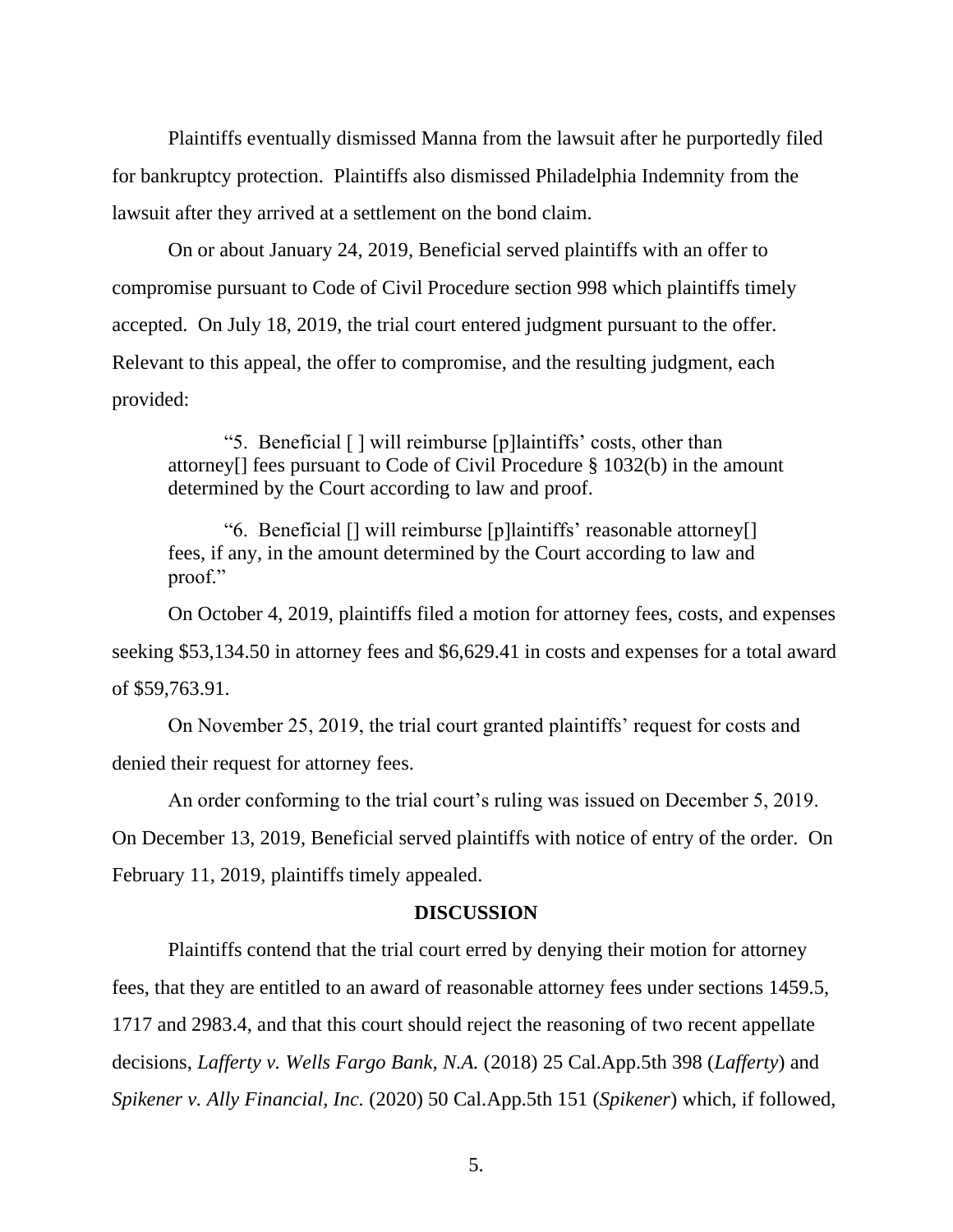would defeat their fee claim. In 2021, a third appellate decision, *Pulliam v. HNL Automotive Inc.* (2021) 60 Cal.App.5th 396 (*Pulliam*), review granted April 28, 2021, S267576,**<sup>3</sup>** issued and held contrary to the holdings in *Lafferty* and *Spikener*. Plaintiffs argue we should follow *Pulliam*. Before this appeal was heard, a fourth appellate decision, *Melendez v. Westlake Services, LLC* (2022) 74 Cal.App.5th 586 (*Melendez*), issued and found *Pulliam* to be the better reasoned decision. (*Melendez*, *supra*, 74 Cal.App.5th at p. 589.)

Upon review, we agree with the result of *Pulliam* although our reasoning differs from that case in certain respects. We conclude plaintiffs are entitled to an award of attorney fees, reverse the trial court's order denying the same, and remand the case to the court for further proceedings consistent with this opinion.

#### **I. Standard of Review**

At issue is the proper interpretation of the Holder Rule provision and several California statutes which authorize the recovery of attorney fees in various situations. " '[I]ssues of statutory construction and contract interpretation that do not turn on extrinsic evidence are subject to independent review.' " (*Lafferty*, *supra*, 25 Cal.App.5th at p. 409.) Although attorney fee awards are typically reviewed for abuse of discretion, " ' "a determination of the legal basis for an attorney fee award is a question of law to be reviewed de novo." [W]here the material facts are largely not in dispute, our review is de novo.'" (*Orozco v. WPV San Jose, LLC* (2019) 36 Cal.App.5th 375, 406.) Moreover, " ' "a disposition that rests on an error of law constitutes an abuse of discretion." ' " (*Id*. at p. 401.)

Here, the material facts are largely undisputed and none of the interpretive issues presented turn on extrinsic evidence. Accordingly, our review on appeal is de novo.

**<sup>3</sup>** A case pending review in the California Supreme Court has "no binding or precedential effect, and may be cited for potentially persuasive value only." (Cal. Rules of Court, rule 8.1115(e)(1).)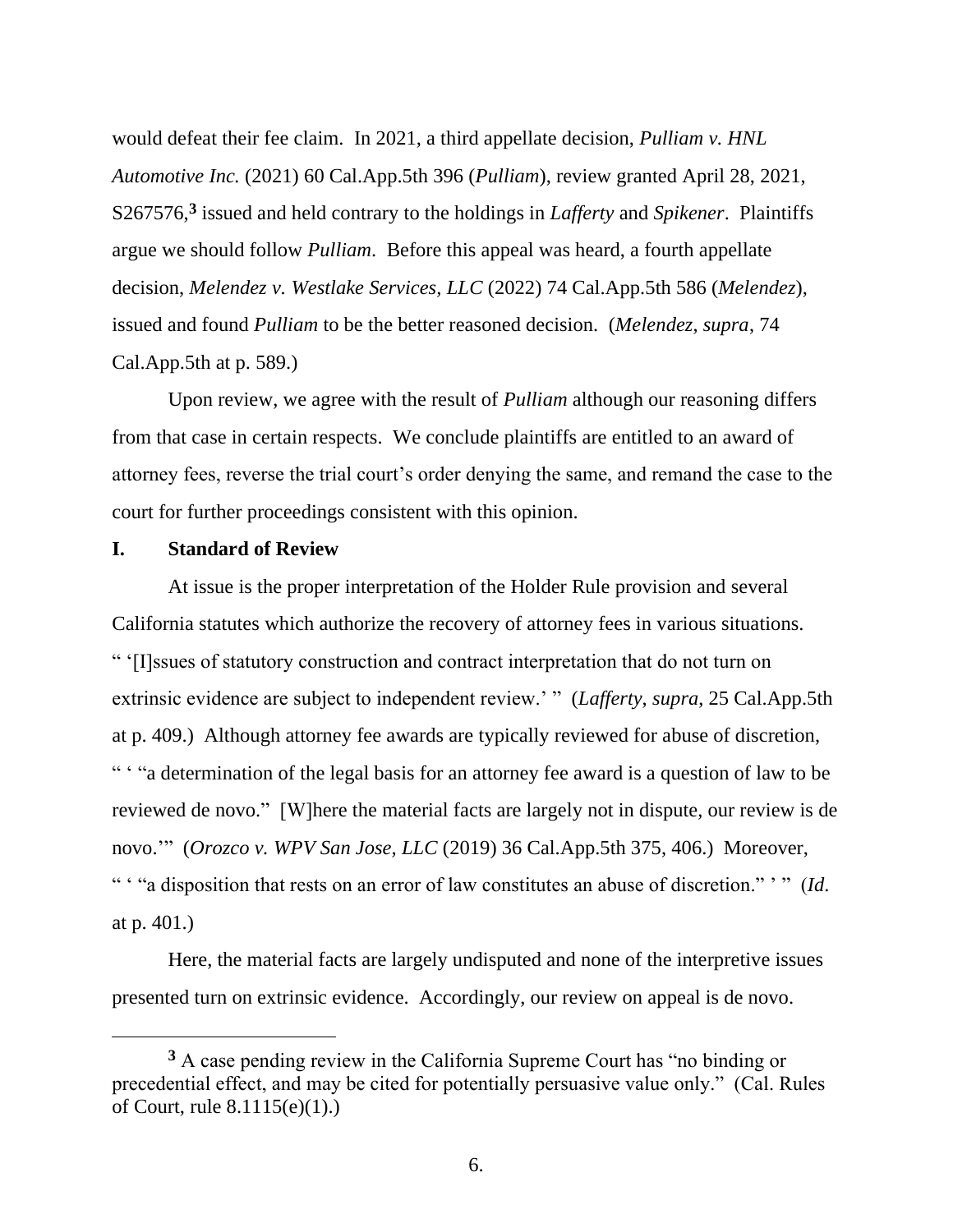## **II. The Holder Rule**

The FTC "promulgated the Holder Rule in 1975 as a consumer protection measure to abrogate the holder in due course rule for consumer installment sale contracts that are funded by a commercial lender. [Citations.] 'Under the holder in due course principle, the creditor could "assert his right to be paid by the consumer despite misrepresentation, breach of warranty or contract, or even fraud on the part of the seller, and despite the fact that the consumer's debt was generated by the sale." ' " (*Lafferty*, *supra*, 25 Cal.App.5th at pp. 410–411.)

A seller could confer holder in due course status upon a commercial lender, for example, by having a consumer/buyer sign a promissory note for the outstanding purchase price amount during the initial stages of a transaction and then assigning the promissory note to a third party lender willing to finance the purchase. (Preservation of Consumers' Claims and Defenses, 40 Fed.Reg. 53506, 53507 (Nov 18. 1975).) As explained by the FTC:

"The use of a promissory note entails the execution and subsequent assignment of what commercial law calls a 'negotiable instrument.' Under Article Three of the Uniform Commercial Code, pre-existing equities are foreclosed when a negotiable instrument is purchased by a third party in good faith and without notice of claims, defenses, or infirmities arising from the transaction between the makers. When a third party purchases a consumer's promissory note, he will receive the note as a 'holder in due course' free and clear of any claim or grievance that the consumer may have with respect to the seller." (*Id*. at p. 53507.)

Other mechanisms were sometimes employed to accomplish the same goal of separating the consumer's obligation to pay from the seller's obligation to perform. (40 Fed.Reg., *supra*, at pp. 53507–53508.) For example, a seller could include a waiver of defenses clause in its retail installment sales contract and then assign that contract to a third party lender. (*Id*. at p. 53507.) The FTC explained:

"An assignee of a retail sale contract, as distinguished from a note because of the inclusion of mutual promises and obligations, may, under UCC 9-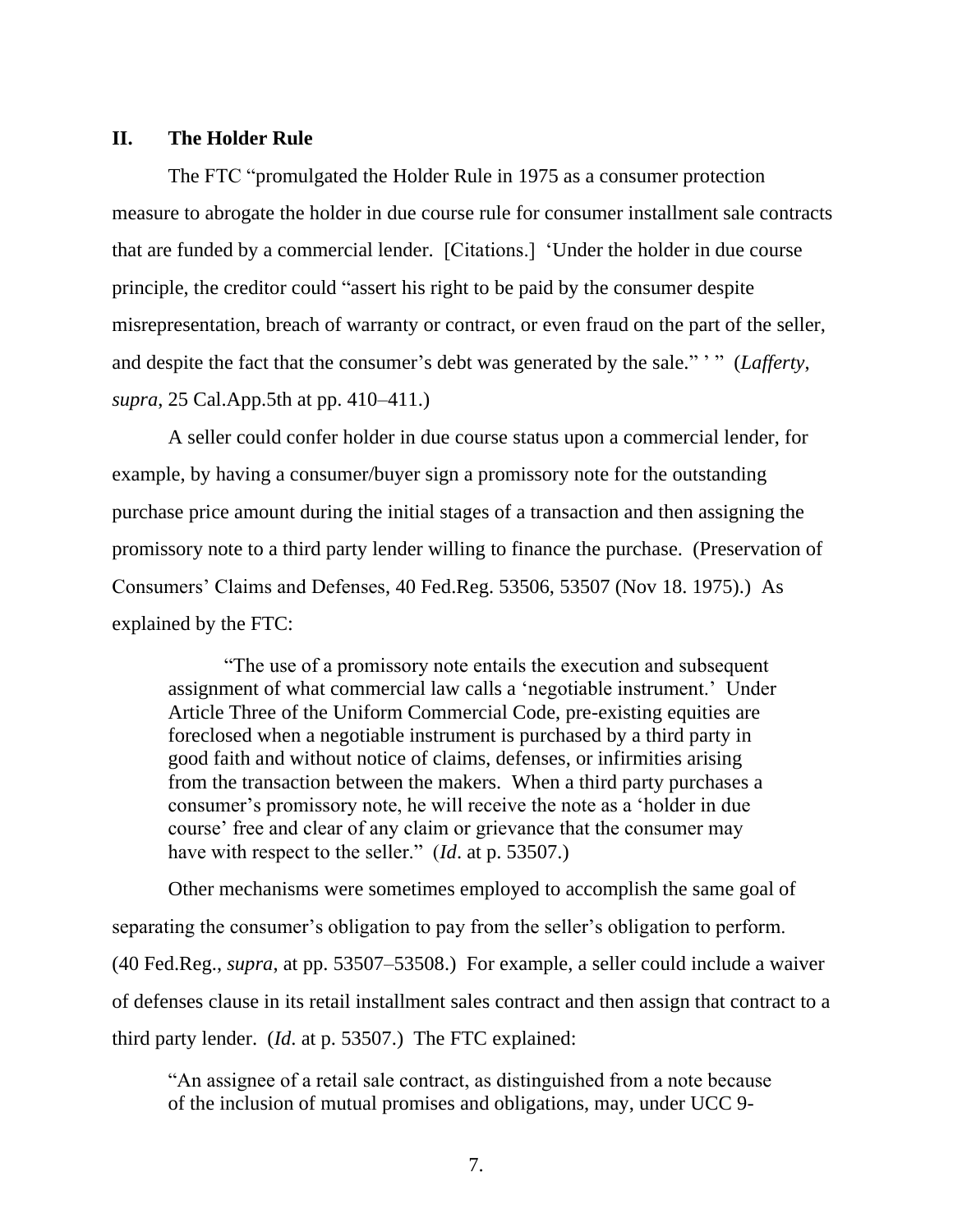206, assert rights analogous to those of a holder in due course if the contract contains an 'agreement not to assert defenses against an assignee.…' If the same tests of good faith and lack of notice are met, the creditor who buys the contract is in the same position as a holder in due course." (*Id*. at p. 53508, fn. omitted.)

The FTC considered it "an unfair practice for a seller to employ procedures in the course of arranging the financing of a consumer sale which separate the buyer's duty to pay for goods or services from the seller's reciprocal duty to perform as promised." (40 Fed.Reg., *supra*, at p. 53522.) The effect of the practice was to leave consumers with limited recourse in the event a seller failed to perform his or her end of the bargain. (Guidelines on Trade Regulation Rule Concerning Preservation of Consumers' Claims and Defenses, 41 Fed.Reg. 20022 (May 14, 1976.) In those instances, the consumer would be obligated to continue to pay the lender despite not having received the consideration he or she was due from the seller. (*Ibid*.) Thus, the consumer no longer had the leverage it otherwise would have had to secure the seller's performance – the withholding of payment. (*Ibid*.; *Music Acceptance Corp. v. Lofing* (1995) 32 Cal.App.4th 610, 628.)

With the adoption of the Holder Rule, a consumer now has recourse against both the seller and commercial lender in transactions involving retail installment sale contracts. (*Music Acceptance Corp. v. Lofing*, *supra*, 32 Cal.App.4th at p. 628.) However, the second sentence of the Holder Rule provision places a limitation on the recourse that may be obtained against a commercial lender. (16 C.F.R. § 433.2, subd. (a).) The scope of that limitation is at issue here.

In 2015, the FTC "request[ed] public comment on the overall costs and benefits, and regulatory and economic impact" of the Holder Rule "as part of the agency's regular review of all its regulations and guides." (Rules and Regulations Under the Trade Regulation Rule Concerning Preservation of Consumers' Claims and Defenses, 80 Fed.Reg. 75018 (Dec. 1, 2015).) The FTC conducts such periodic reviews to determine whether its rules and guides "warrant modification or rescission." (*Id*. at p. 75019.) As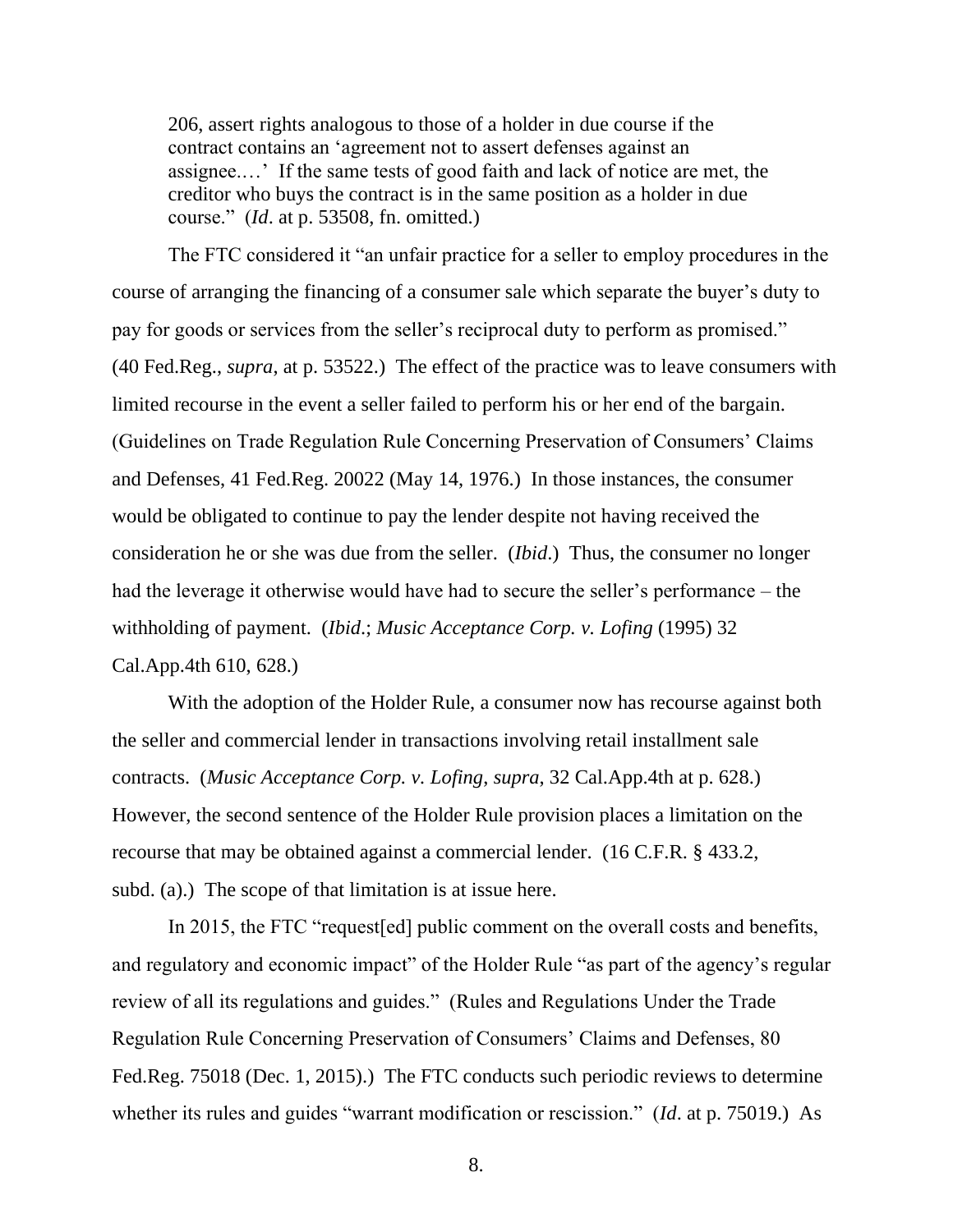part of its review, the FTC solicited comment on 15 specific questions (plus subparts). None of the questions posed directly concerned whether a successful consumer litigant was, or should be, limited in the amount of attorney fees it could be awarded under the Holder Rule. (*Ibid*.)

In 2019, the FTC completed its review and "determined to retain the [Holder] Rule without modification" (2019 Rule Confirmation). (Trade Regulation Rule Concerning Preservation of Consumers' Claims and Defenses, 84 Fed.Reg. 18711 (May 2, 2019).) Although the FTC's 2015 request for public comment did not expressly solicit comments related to the recovery of attorney fees under the Holder Rule, the FTC received six comments related thereto. In response, the FTC wrote, "We conclude that if a federal or state law separately provides for recovery of attorney[] fees independent of claims or defenses arising from the seller's misconduct, nothing in the [Holder] Rule limits such recovery. Conversely, if the holder's liability for fees is based on claims against the seller that are preserved by the Holder Rule [provision], the payment that the consumer may recover from the holder – including any recovery based on attorney[] fees – cannot exceed the amount the consumer paid under the contract." (84 Fed.Reg., *supra*, at p. 18713.)

#### **III. Relevant Case Law, Legislation, and FTC Publications**

We have the benefit of four recent, published decisions involving the interpretation of the Holder Rule provision, *Lafferty*, *Spikener*, *Pulliam*, and *Melendez*. We discuss those cases below.

#### **A.** *Lafferty*

In *Lafferty*, the Third District Court of Appeal concluded "a consumer cannot recover more *under the Holder Rule cause of action* than what has been paid on the debt regardless of what kind of a component of the recovery it might be – whether compensatory damages, punitive damages, *or attorney fees*." (*Lafferty*, *supra*, 25 Cal.App.5th at p. 414, second italics added.) It arrived at this conclusion by examining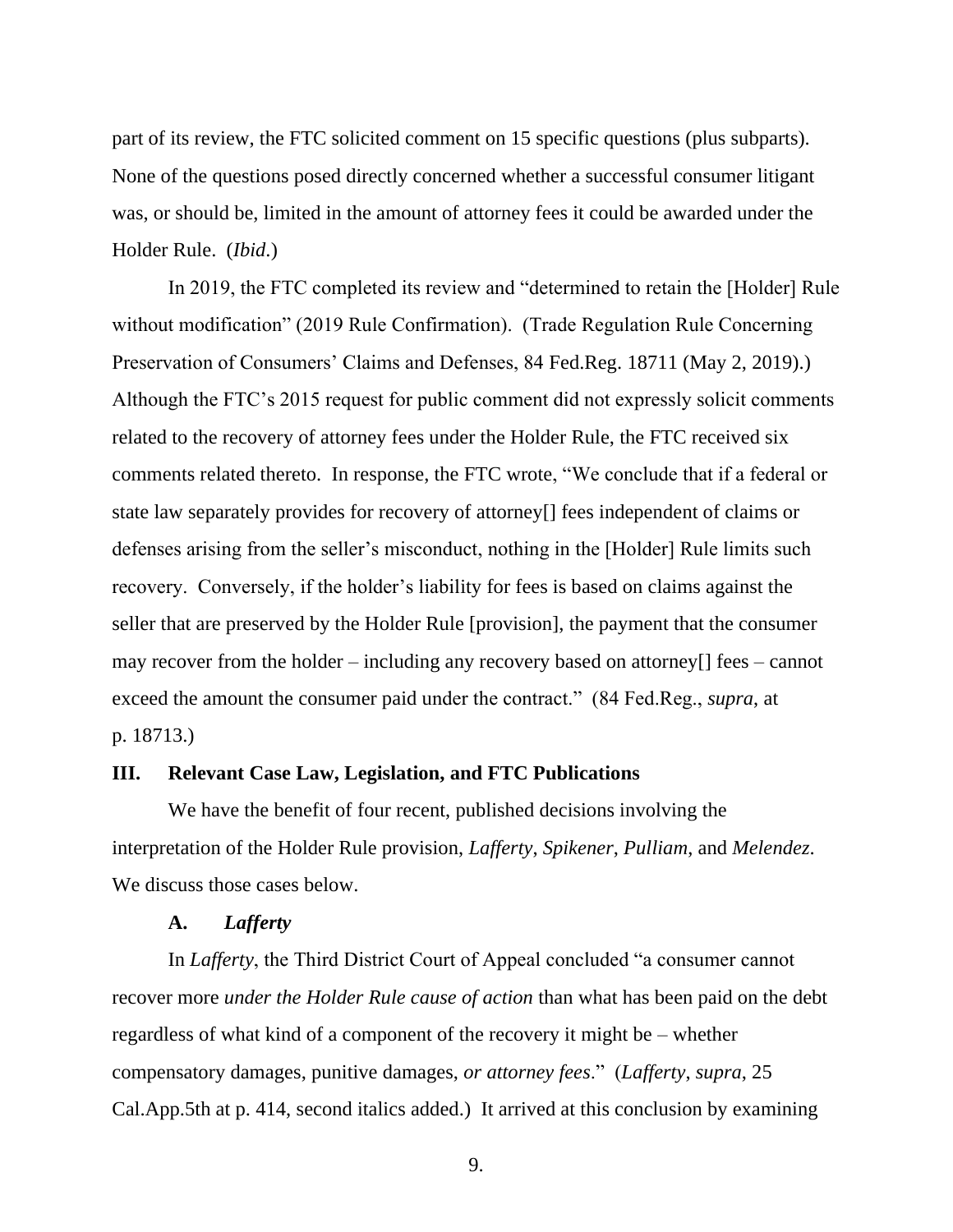the "three main parts" of the second sentence of the Holder Rule provision  $-$  i.e., "recovery," "shall not exceed amounts paid by the debtor," and "hereunder." (*Lafferty*, at p. 412, capitalization omitted.)

The *Lafferty* court consulted Black's Law Dictionary which defined " 'recovery' " to mean: " 'An amount awarded in or collected from a judgment or decree.' " (*Lafferty*, *supra*, 25 Cal.App.5th at p. 412.) Citing, as examples, various judicial opinions that have used the term, the court noted the term is "broad and regularly used to include compensatory damages, punitive damages, attorney fees, and costs[;]" courts have used it "to include attorney fees and interest awarded as part of a judgment[;]" and one court has used the term to " 'include the entire remedy effectuated … encompass[ing] the total benefit conferred upon [a party] through the efforts of counsel.' " (*Ibid*.)

In examining the language " 'shall not exceed amounts paid by the debtor,' " *Lafferty* noted the FTC's description of the "limitation on consumer recovery from a creditor as follows: 'From the consumer's standpoint, this means that a consumer can … maintain an affirmative action against a creditor who has received payments *for a return of monies paid on account*.' " (*Lafferty*, *supra*, 25 Cal.App.5th at pp. 412–413, quoting 40 Fed.Reg., *supra*, at p. 53524, italics added in original.) The court further noted that the year after promulgation of the Holder Rule, the FTC explained the limitation on such recovery, as follows: " 'This limits the consumer to a refund of monies paid under the contract, in the event that an affirmative money recovery is sought. [T]he consumer will not be entitled to receive from the creditor an affirmative recovery which exceeds the amounts of money the consumer has paid in.' [Citation.]" (*Id*. at p. 413, citing 41 Fed.Reg., *supra*, at p. 20023.)

As for the term "hereunder," the *Lafferty* court stated, "By using the word 'hereunder' to modify the amount and type of recovery a consumer can assert under the Holder Rule, the FTC indicated the Holder Rule constraint does not apply to independent causes of action accruing under state and local law." (*Lafferty*, *supra*, 25 Cal.App.5th at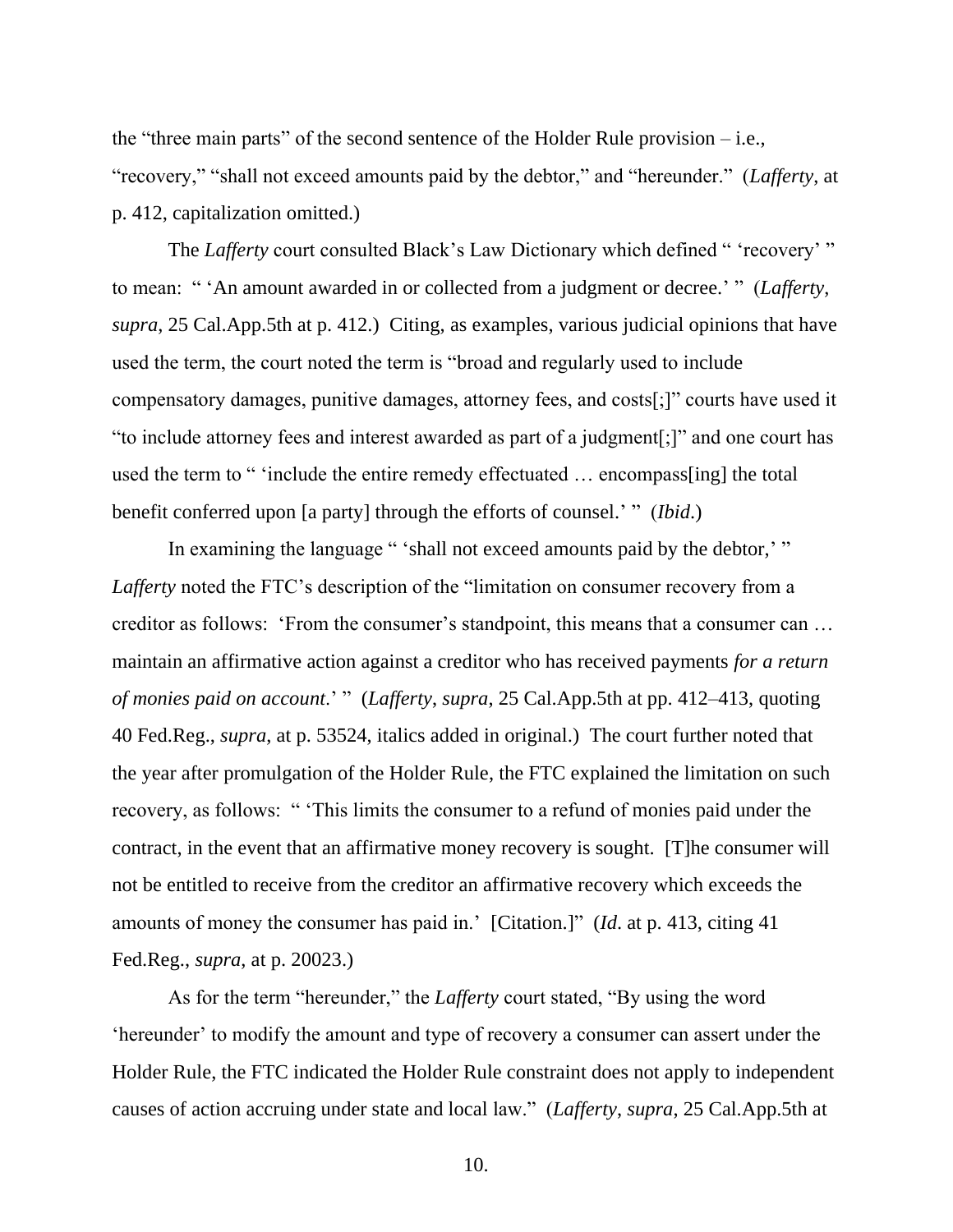p. 413.) In support of this statement, the court cited the FTC guidelines which state, " 'The limitation on affirmative recovery does not eliminate any other rights the consumer may have as a matter of local, state, or federal statute. The words "recovery hereunder" which appear in the text of the Notice refer specifically to a recovery under the Notice. If a larger affirmative recovery is available against a creditor as a matter of state law, the consumer would retain this right.' " (*Ibid*., quoting 41 Fed.Reg., *supra*, at p. 20023.)

Although *Lafferty* held a consumer's recovery of attorney fees is capped by the Holder Rule provision, it held the consumer's recovery of costs under subdivision (b) of Code of Civil Procedure section 1032 – which provides '[e]xcept as otherwise expressly provided by statute, a prevailing party is entitled as a matter of right to recover costs *in any action* or proceeding' " – is not limited by the provision. (*Lafferty*, *supra*, 25 Cal.App.5th at pp. 414–415, italics added in original.) In support of the different treatment afforded these two types of recovery, the court drew a distinction between recovery on a "cause of action" which it said, " 'refers to the obligation itself' " and recovery on an "action" which it said, " 'refers to the entire judicial proceeding at least through judgment .…' " (*Id*. at p. 414–415.) Under the reasoning of *Lafferty*, the Holder Rule provision caps recovery on a Holder Rule "cause of action" but does not limit recovery of costs which are awarded to a prevailing party " '*in any action* or proceeding.' " (*Lafferty*, at pp. 414–415, italics added in original.)

## **B.** *Legislative Response to Lafferty*

In 2019, in direct response to the *Lafferty* decision, the California Legislature enacted Assembly Bill No. 1821 codified at section 1459.5. (Sen. Rules Com., Off. of Sen. Floor Analyses, 3d reading analysis of Assem. Bill No. 1821 (2019–2020 Reg. Sess.) June 12, 2019, pp. 3–5 (Senate Floor Analysis).) Section 1459.5 provides:

"A plaintiff who prevails on a cause of action against a defendant named pursuant to Part 433 of Title 16 of the Code of Federal Regulations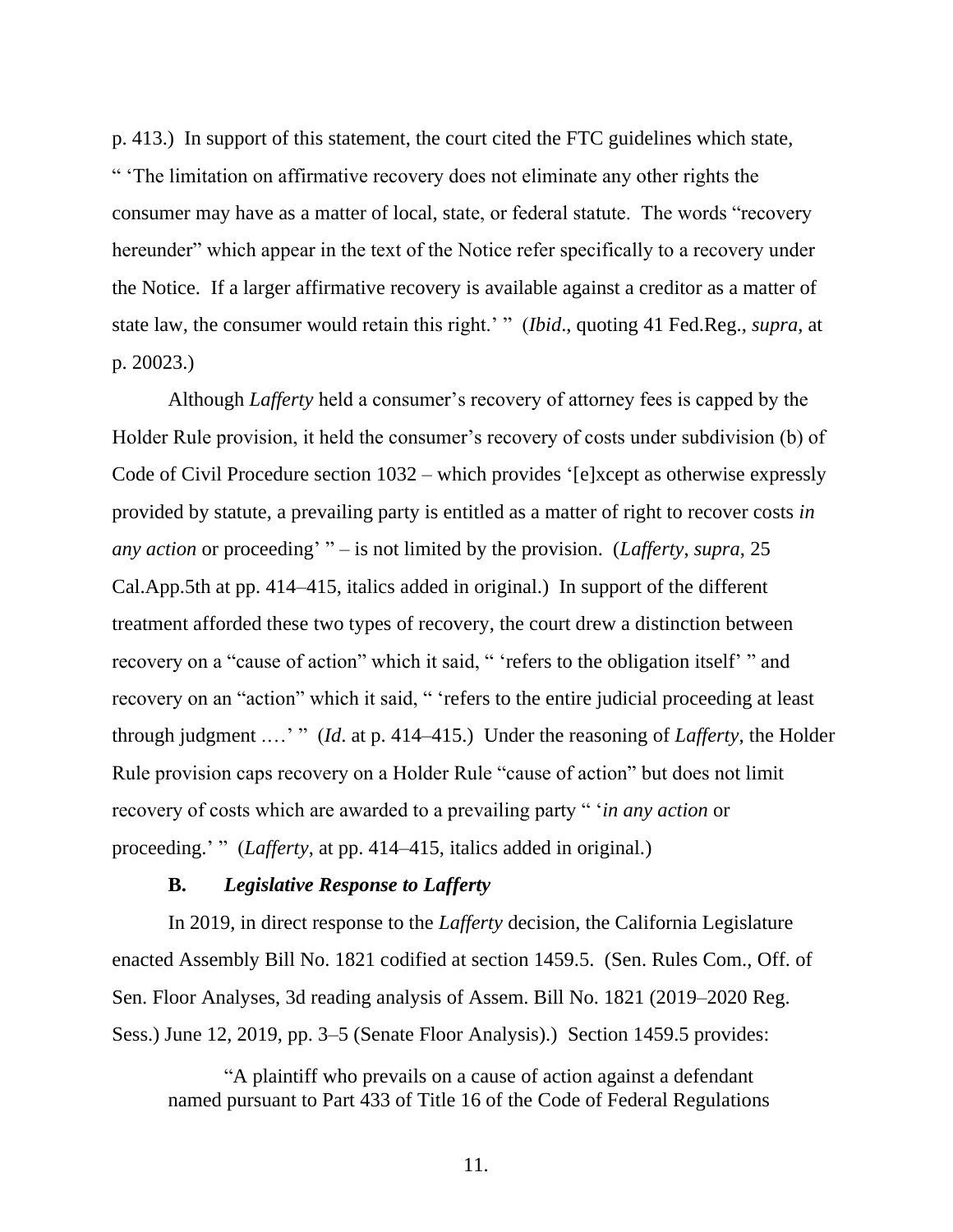or any successor thereto, or pursuant to the contractual language required by that part or any successor thereto, may claim attorney[] fees, costs, and expenses from that defendant to the fullest extent permissible if the plaintiff had prevailed on that cause of action against the seller."

Section 1459.5 was intended to counter the holding in *Lafferty* and enable a prevailing consumer the ability to recover attorney fees (in addition to costs and expenses) from a nonprevailing holder of a retail installment contract even if such a recovery would cause the total amount awarded to exceed the amount the consumer paid to the lender. (Senate Floor Analysis, *supra*, at pp. 3–5.)

### **C.** *Spikener*

In 2020, the First District Court of Appeal also considered whether the Holder Rule provision capped recovery of attorney fees. (*Spikener*, *supra*, 50 Cal.App.5th at pp. 154–155.) The *Spikener* court relied primarily upon the FTC's interpretation of the provision in its 2019 Rule Confirmation which reads: "We conclude that if a federal or state law separately provides for recovery of attorney[] fees independent of claims or defenses arising from the seller's misconduct, nothing in the [Holder] Rule limits such recovery. Conversely, if the holder's liability for fees is based on claims against the seller that are preserved by the Holder Rule Notice, the payment that the consumer may recover from the holder – including any recovery based on attorney[] fees – cannot exceed the amount the consumer paid under the contract." (84 Fed.Reg., *supra*, at p. 18713.) *Spikener* concluded the 2019 Rule Confirmation was entitled to deference and dispositive. (*Spikener*, *supra*, 50 Cal.App.5th at pp. 158–159.)

Having determined the FTC's 2019 Rule Confirmation was controlling, the *Spikener* court further held section 1459.5 conflicts with the Holder Rule and is preempted. (*Spikener*, *supra*, 50 Cal.App.5th at p. 160.) *Spikener* concluded the FTC's construction of the Holder Rule provision's limitation on recovery of attorney fees in the 2019 Rule Confirmation "demonstrates a clear intent to prohibit states from authorizing a recovery that exceeds this amount on a Holder Rule [provision] claim." (*Spikener*, at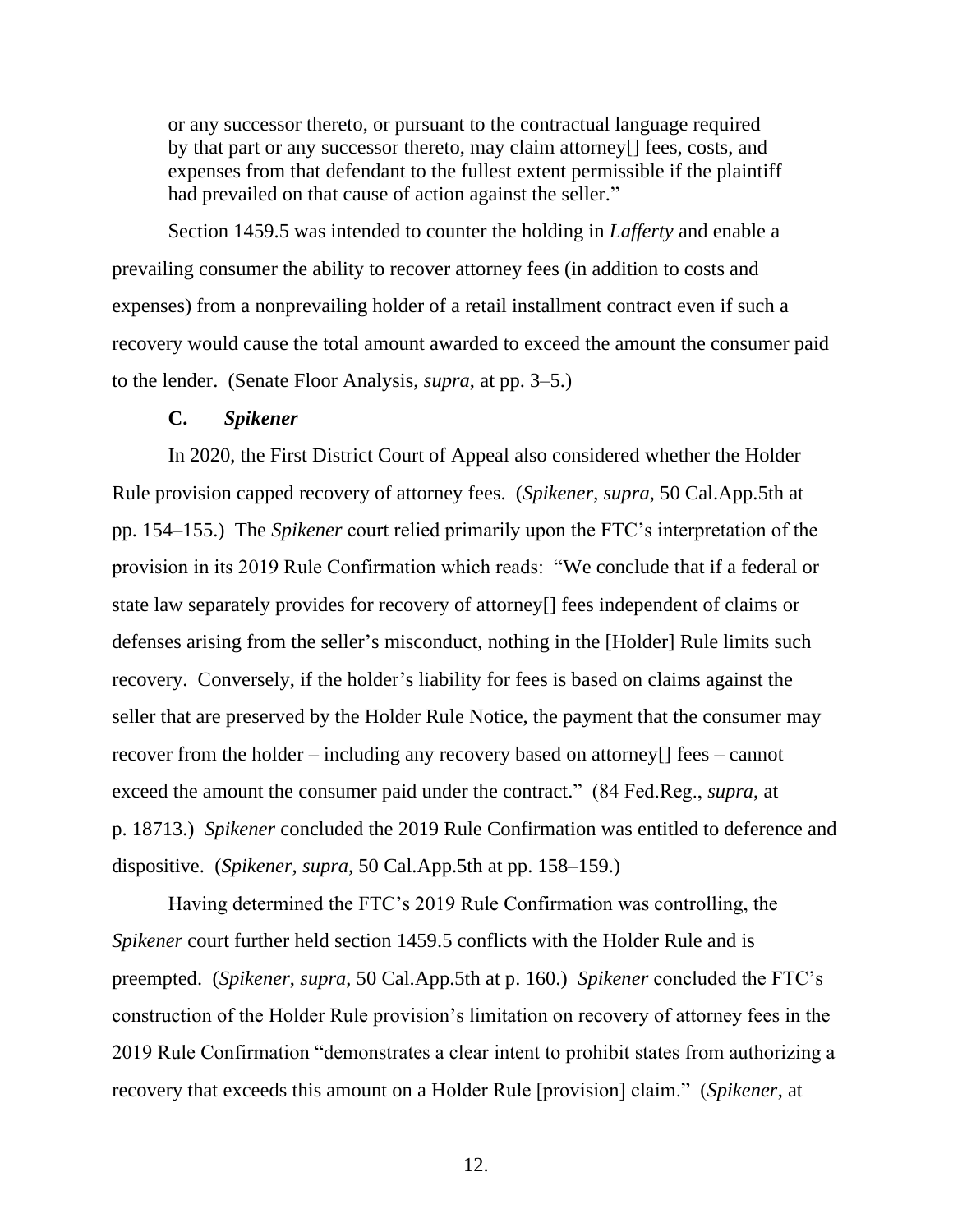p. 162.) *Spikener* explained, "the [2019] Rule Confirmation expressly preserves a state's ability to authorize attorney fees against holders *independent of Holder Rule claims*, and clarifies that such fee claims are not constrained by the Holder Rule's limitation on recovery." (*Ibid*.)

#### **D.** *Pulliam*

In *Pulliam*, Division Five of the Second District Court of Appeal was called upon to interpret the Holder Rule provision and to determine whether an award of attorney fees is capped by the provision's limitation on recovery. The *Pulliam* court noted a lack of uniformity among other state and federal courts in interpreting the Holder Rule provision with some jurisdictions capping the amount of attorney fees that may be awarded under the provision, and others not limiting such recovery. (*Pulliam*, *supra*, 60 Cal.App.5th at pp. 410–411.)

*Pulliam* disagreed with *Lafferty*'s interpretation of the word "recovery" as used in the Holder Rule. As noted, *Lafferty* determined the term included compensatory damages, punitive damages, and attorney fees. See *Lafferty*, *supra*, 25 Cal.App.5th at p. 414. *Pulliam* consulted Black's Law Dictionary and noted the following definitions " '1. The regaining or restoration of something lost or taken away.  $[\P] \dots [\P]$  2. The obtainment of a right to something (esp. damages) by a judgment or decree…. 4. An amount awarded in or collected from a judgment or decree.' " (*Pulliam*, *supra*, 60 Cal.App.5th at p. 413, citing " 'recovery' " definition, Black's Law Dict. (11th ed. 2019) p. 1528.) *Pulliam* concluded the definition "focuses on damages, i.e.[,] restoring money that was taken away from the plaintiff, and does not expressly address attorney fees." (*Pulliam*, at p. 413.)

The *Pulliam* court also disagreed with *Spikener* and concluded that the 2019 Rule Confirmation was not entitled to dispositive deference. (*Pulliam*, *supra*, 60 Cal.App.5th at pp. 419–422.) To afford deference to an agency's interpretation of its own ambiguous regulations, *Pulliam* noted, four factors must be considered: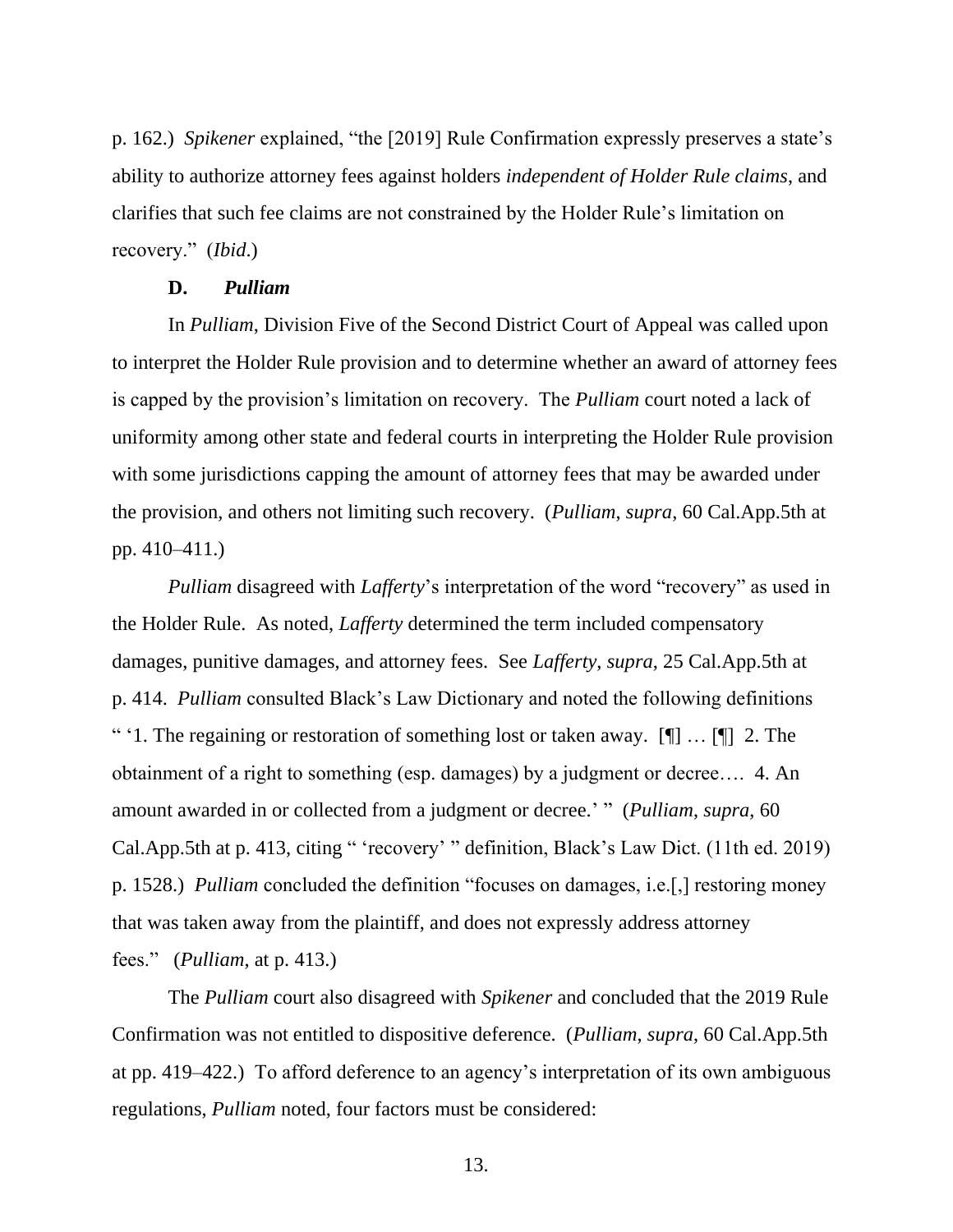"First, the 'regulatory interpretation must be one actually made by the agency. In other words, it must be the agency's "authoritative" or "official position," rather than any more [*sic*] ad hoc statement not reflecting the agency's views. [Citation.]' [Citation.] 'Next, the agency's interpretation must in some way implicate its substantive expertise.' [Citation.] 'Finally, an agency's reading of a rule must reflect "fair and considered judgment" to receive … deference. [Citation.]' [Citation.] A court should decline to defer to a convenient litigation position or post hoc rationalization. [Citation.] Moreover, a court may not 'defer to a new interpretation, whether or not introduced in litigation, that creates "unfair surprise" to regulated parties. [Citation.] That disruption of expectations may occur when an agency substitutes one view of a rule for another.' [Citation.] Such an upending of reliance may occur without an explicit interpretive change; we will not defer to an interpretation that would impose retroactive liability on parties for long-standing conduct the agency never before addressed." (*Pulliam*, *supra*, 60 Cal. App. 5th at pp. 419–420, citing *Kisor v. Wilkie* (2019) \_\_\_ U.S. \_\_\_, \_\_\_ [139 S.Ct. 2400, 2416–2418, 204 L.Ed2d 841].)

For purposes of its analysis, *Pulliam* assumed that the first factor was met – i.e., the FTC's interpretation of the Holder Rule was " 'actually made by the agency.' " (*Pulliam*, *supra*, 60 Cal.App.5th at p. 420.) However, *Pulliam* did not agree the interpretation involved the "FTC's substantive expertise" because "(1) Resolution of the issue may turn on the particular state statute providing for attorney fee recovery at issue, and whether that statute is intended to be punitive against the payor or simply to make the payee whole. (2) As illustrated by the FTC's request for comments which led to the [2019 Rule Confirmation], the FTC sought to exercise its judgment based on data regarding the effect of the rule (or any proposed rule change) on consumers and businesses. No commenter provided the FTC with data on the costs and benefits to consumers or businesses in different jurisdictions based on the availability of attorney fees or any limitations placed on them." (*Ibid*.) *Pulliam* concluded "the FTC's statement regarding attorney fees in its rule confirmation was not an exercise of its substantive expertise, but simply a position taken after limited arguments were made on each side." (*Ibid*., fn. omitted.)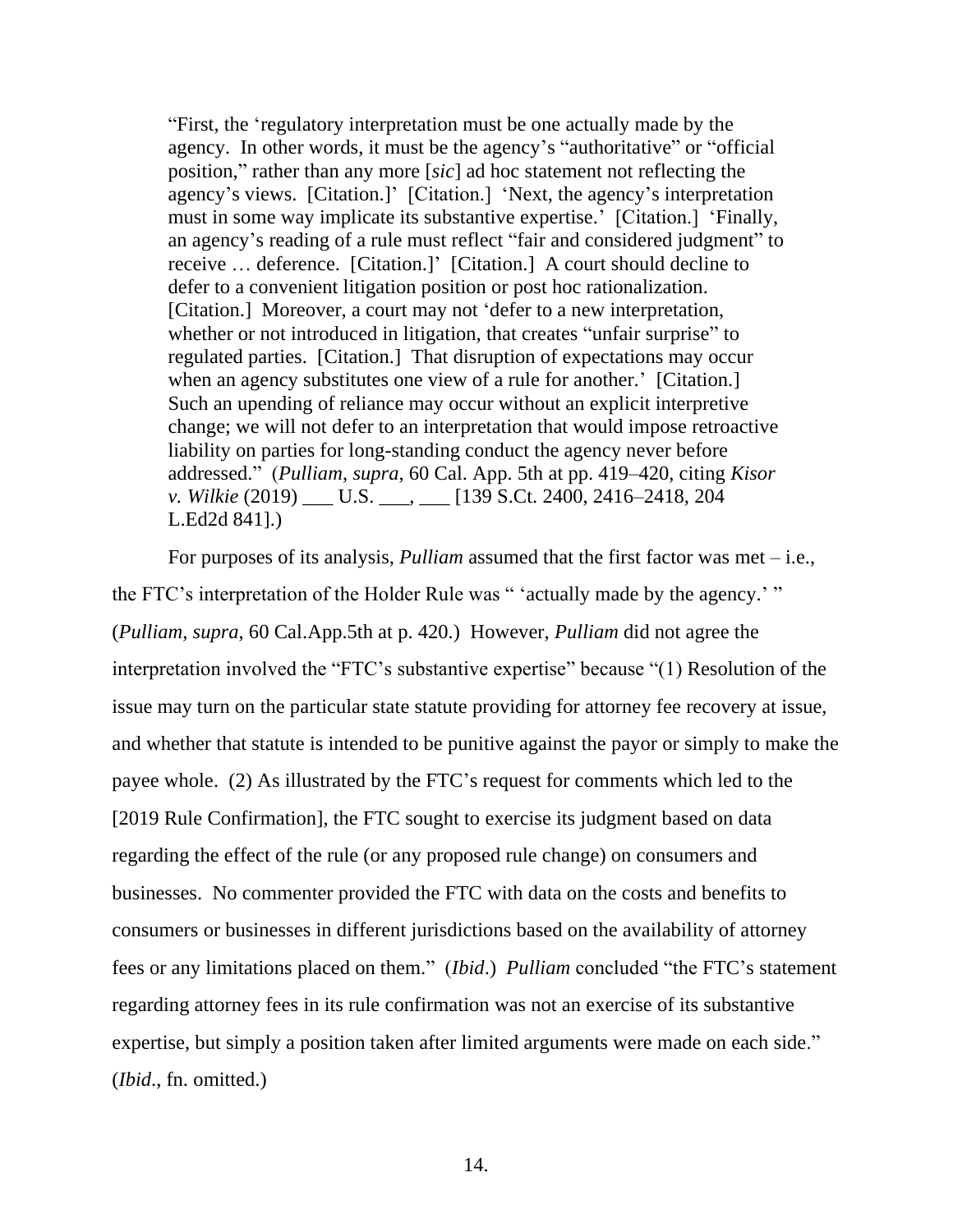*Pulliam* also rejected the notion that the 2019 Rule Confirmation "truly represented the ' "fair and considered judgment" [necessary] to receive … deference' " based on the fact the FTC never solicited comments on the issue of attorney fees under the Holder Rule as part of its rule confirmation process and only six comments on the issue were supplied to the FTC. (*Pulliam*, *supra*, 60 Cal.App.5th at p. 420.)

Finally, *Pulliam* considered whether the 2019 Rule Confirmation disrupted the expectations of regulated parties by issuing a new interpretation. (*Pulliam*, *supra*, 60 Cal.App.5th at pp. 419–420.) The court wrote: "[A]lthough we cannot say the position taken in the [2019 Rule Confirmation] was a change in interpretation – as the FTC had not previously interpreted the rule at all – it did, in fact, address an issue never previously addressed, and undermined the existing practice in those jurisdictions in which attorney fees in excess of the cap had been, and were being, imposed as a matter of course." (*Id*. at p. 420.)

*Pulliam* concluded the Holder Rule provision did not limit the recovery of attorney fees. (*Pulliam*, *supra*, 60 Cal.App.5th at p. 422.) As a result, it determined that section 1459.5 was consistent with the Holder Rule and that it was unnecessary to "address whether section 1459.5 independently applie[d]." (*Pulliam*, at p. 422.)

# **E.** *2022 FTC Advisory Opinion*

On January 18, 2022, the FTC issued an advisory opinion on the "Holder Rule, and its impact on consumers' ability to recover costs and attorneys' fees." (FTC, Commission Statement on the Holder Rule and Attorneys' Fees and Costs (Jan. 18, 2022), p. 1, at <https://www.ftc.gov/policy/advisory-opinions>, archived at https://perma.cc/54G3-2F5Q (FTC Advisory Opinion).) The FTC Advisory Opinion noted that certain courts have "misinterpret[ed] the Holder Rule as a limitation on the application of state cost-shifting laws to holders"**<sup>4</sup>** whereas others have "conclude[ed]

**<sup>4</sup>** FTC Advisory opinion, page 1, footnote 2, citing, without limitation: *Spikener*, *supra*, 50 Cal.App.5th at p. 152 [for its conclusion that "statements by the Commission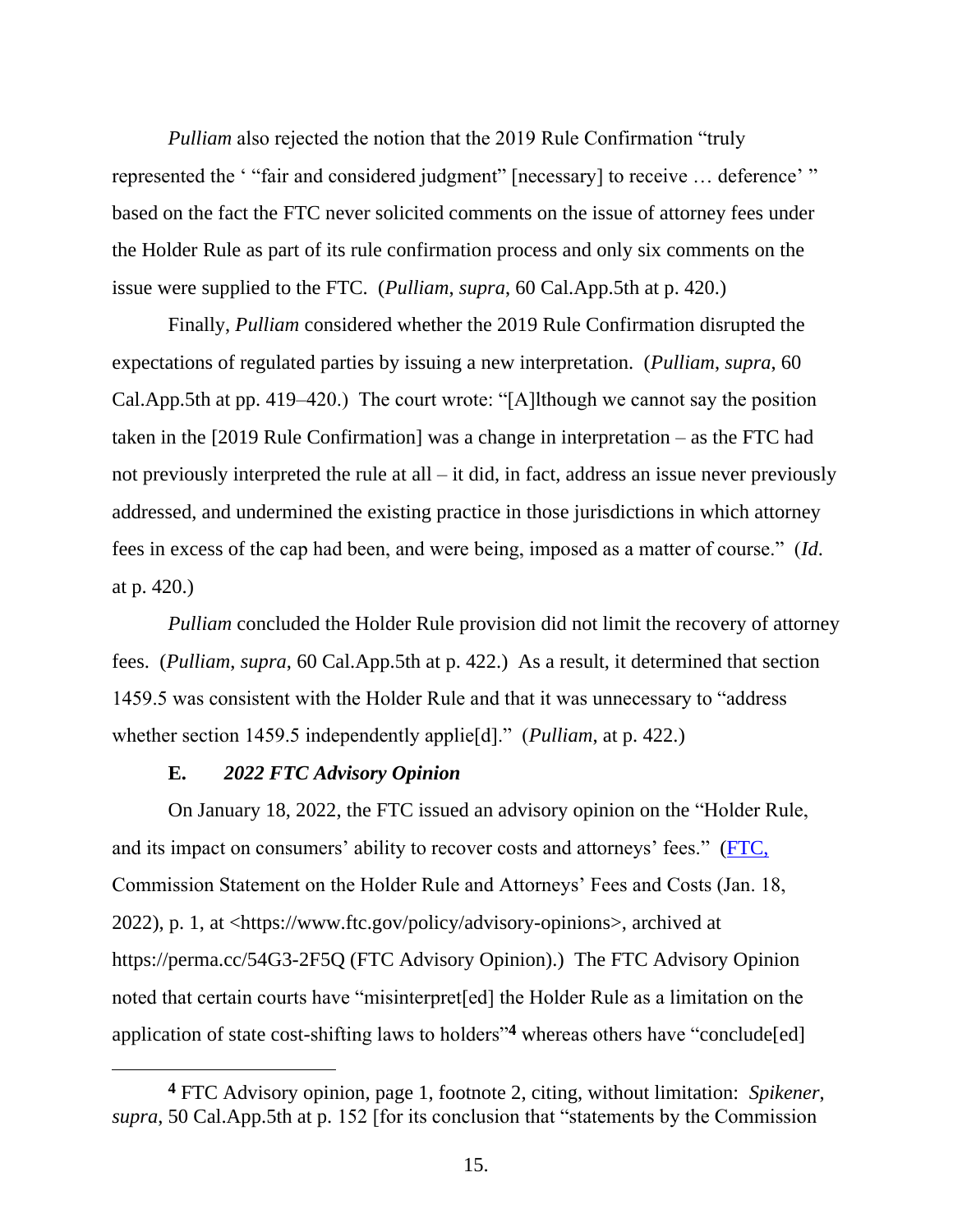correctly that the Holder Rule does not limit recovery of attorney[] fees and costs when state law authorizes awards against a holder."**<sup>5</sup>** (*Ibid*.)

The FTC Advisory Opinion goes on to state in its analysis, "The Holder Rule does not eliminate any rights the consumer may have as a matter of separate state, local, or federal law. Consequently, whether costs and attorney[] fees may be awarded against the holder of the credit contract is determined by the relevant law governing costs and fees. Nothing in the Holder Rule states that application of such law to holders is inconsistent with Section 5 of the FTC Act or that holders should be wholly or partially exempt from these laws." (FTC Advisory Opinion, p. 2.) The FTC Advisory Opinion further states that where "the applicable law requires or allows costs or attorney[] fee awards against a holder, the Holder Rule does not impose a cap on such an award." (*Id*. at p. 3.)

### **F.** *Melendez*

In *Melendez*, Division Eight of the Court of Appeal, Second Appellate District considered whether the Holder Rule provision capped attorney fees on facts similar to those here. The plaintiff in *Melendez*, a purchaser of a used vehicle under a retail installment contract, sued the dealer and the defendant creditor/holder of the contract, for alleged violations of Song-Beverly, the CLRA, Business & Professions Code sections 17200, section 1632 (requiring contracts negotiated in a foreign language be translated) and for fraud and negligent misrepresentation. (*Melendez*, *supra*, 74 Cal.App.5th at

<sup>[</sup>in its 2019 Rule Confirmation] demonstrate 'clear intent' to preempt attorney fee recovery 'regardless of whether state claim being asserted pursuant to the Holder Rule contains fee-shifting provisions', but declining to express opinion whether costs are preempted for the same reason"]; and *Lafferty*, *supra*, 25 Cal.App.5th at pp. 414–416 [for its conclusion that the "second sentence of the Holder Rule Notice caps attorneys' fees claim against defendant-holder unless 'another state or local cause of action can be found to support such a claim,' but that costs are not subject to the same cap"].)

**<sup>5</sup>** FTC Advisory opinion, page 1, footnote 1, citing, without limitation *Pulliam*, *supra*, 60 Cal.App.5th 396 [for its conclusion that the Holder Rule does not limit attorney fee recovery from holder; rejecting contrary position attributed to FTC and ruling that such an agency interpretation would not be entitled to deference].)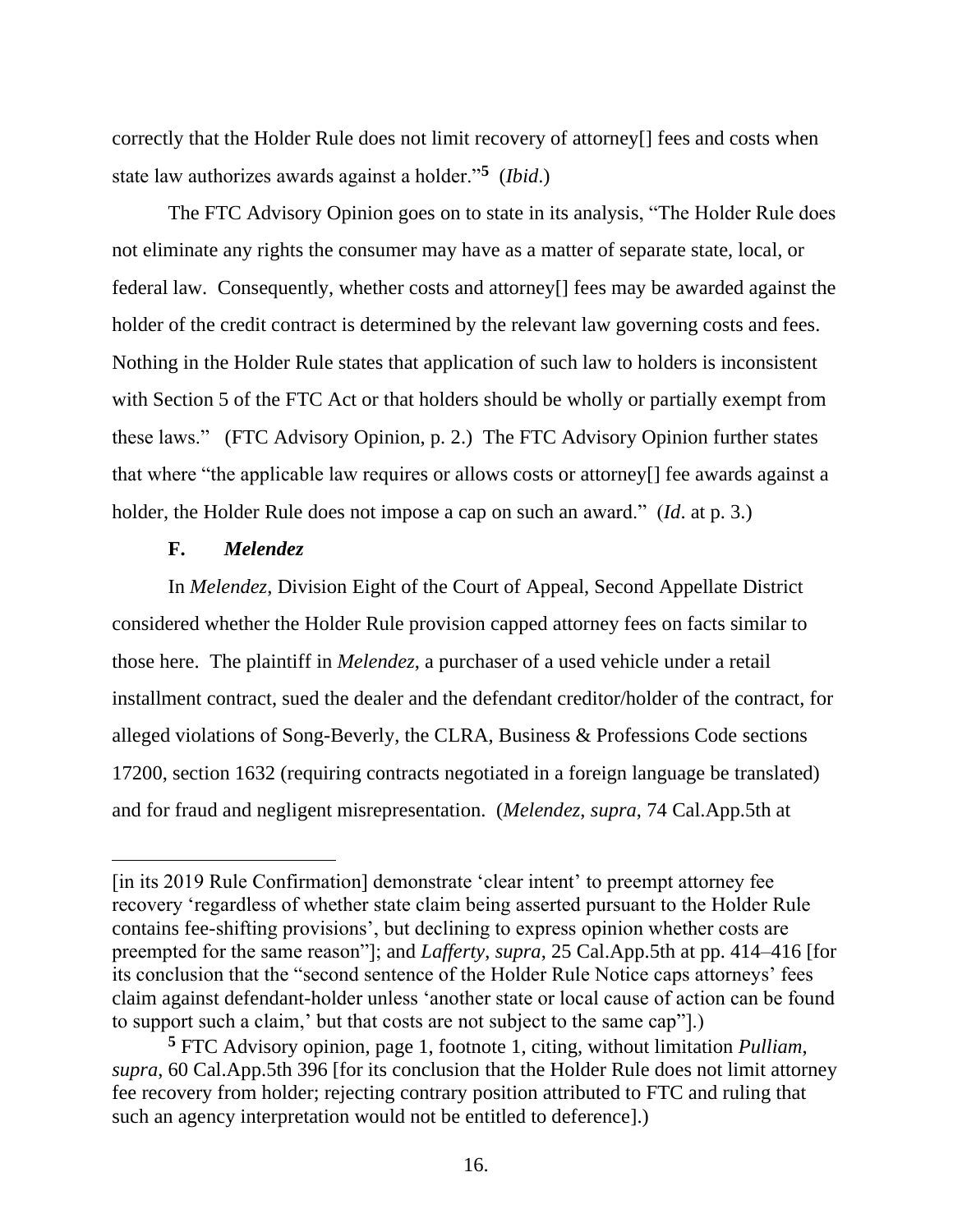p. 589.) The plaintiff and the defendant creditor/holder settled their dispute and agreed that plaintiff could move for recovery of "attorney fees, costs, expenses, and prejudgment interest" but preserved the defendant/creditor's ability to dispute the plaintiff's entitlement thereto " 'including the defense that no fees at all should be awarded against [the defendant creditor/holder] as a Holder as that term is defined at law.' " (*Ibid*.) The trial court granted the motion, awarded the plaintiff the relief he requested, and defendant appealed. (*Id*. at p. 590.)

*Melendez* recounted much of the case law and FTC publication history set forth in this opinion. (*Melendez*, *supra*, 74 Cal.App.5th at pp. 590–592.) It agreed with *Pulliam* that the Holder Rule "limitation on recovery does not preclude recovery of attorney fees, and the FTC's contrary interpretation [in the 2019 Rule Confirmation] is not entitled to deference." **6** (*Melendez*, at p. 595, fn. omitted.) As a result, it concluded it need not consider the defendant creditor/holder's argument that section 1459.5 is preempted by the Holder Rule since that code section is consistent with its interpretation of the Holder Rule. (*Melendez*, *supra*, 74 Cal.App.5th at pp. 592, 595.)

## **IV. Attorney Fee Awards Against a Holder Are Not Capped If a Separate State Law So Provides**

## **A.** *Attorney Fees are Included Within the Term "Recovery"*

" 'Quasi-legislative regulations are construed using the same principles as for the interpretation of statutes. [Citation.] For regulations and statutes, our guiding principle " 'is to ascertain the intent of the lawmakers so as to effectuate the purpose of the law.' " (*Lafferty*, *supra*, 25 Cal.App.5th at p. 410.) Courts " ' "must look first to the words of the statute [or regulation], 'because they generally provide the most reliable indicator of legislative [or regulatory] intent.' [Citation.]" '" (*Ibid.*) " '"[W]ords are to be given

**<sup>6</sup>** *Melendez* also held the Holder Rule "limitation does not preclude recovery of costs, nonstatutory costs, or prejudgment interest." (*Melendez*, *supra*, 74 Cal.App.5th at p. 589.)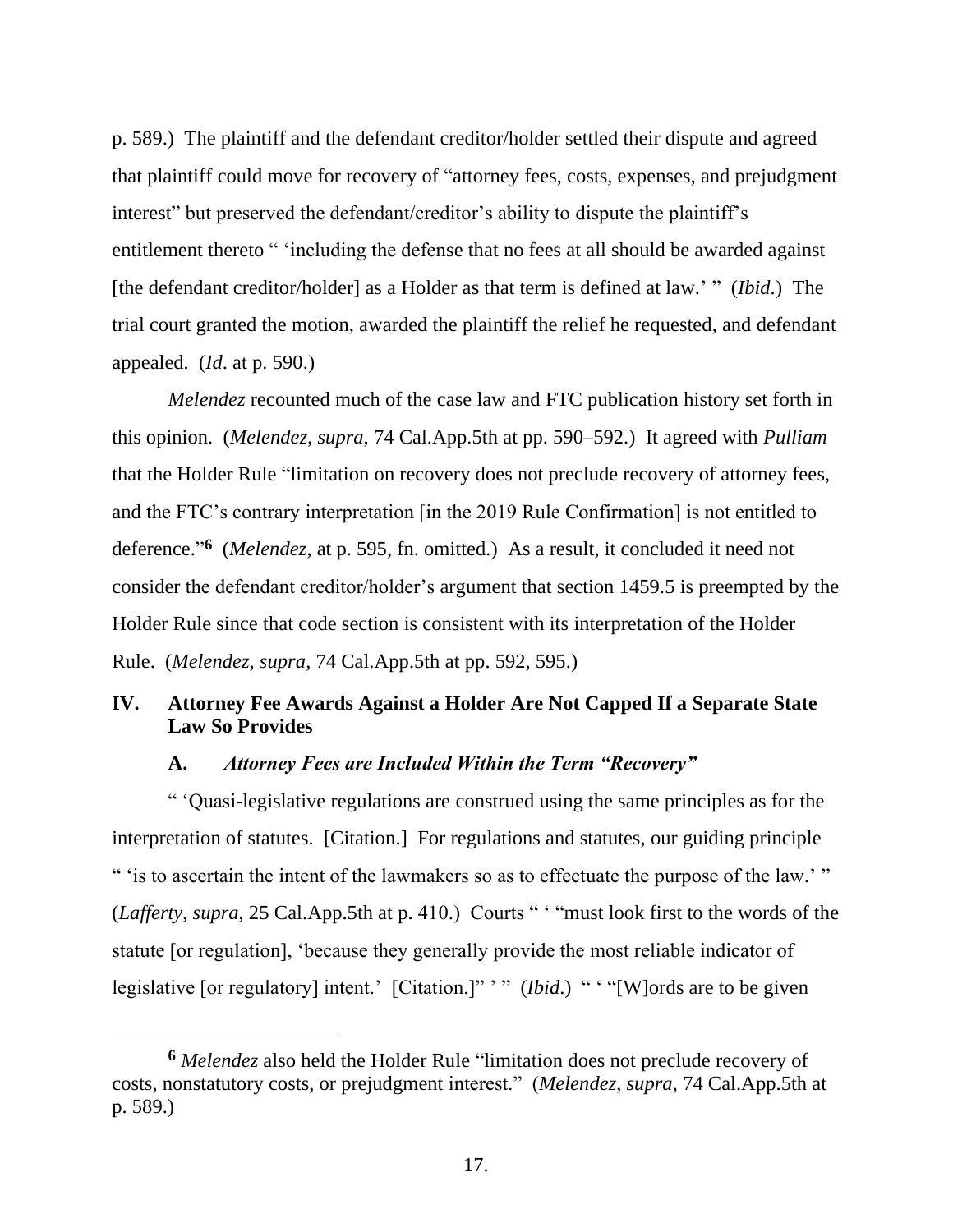their plain and commonsense meaning. [Citation.] … Only when the statute's language is ambiguous or susceptible of more than one reasonable interpretation may the court turn to extrinsic aids to assist in interpretation." ' " (*Ibid*.)

We agree with *Lafferty* that the plain meaning of the word "recovery," as used in the Holder Rule, includes attorney fees. " 'When a term goes undefined in a statute, we give the term its ordinary meaning.' " (*De Vries v. Regents of University of California* (2016) 6 Cal.App.5th 574, 590–591.) "In divining a term's 'ordinary meaning,' courts regularly turn to general and legal dictionaries." (*Id*. at p. 591.)

As *Lafferty* notes, Black's Law Dictionary defines " 'recovery' to mean 'An amount awarded in or collected from a judgment or decree.' [Citation.]" (*Lafferty*, *supra*, 25 Cal.App.5th at p. 412.) Merriam-Webster's online dictionary includes the following legal definition of recovery: "2[.]a: the obtaining, getting back, or vindication of a right or property by judgment or decree [¶] especially: the obtaining of damages [¶] b: an amount awarded by or collected as a result of a judgment or decree<sup>[1]</sup> (www.merriam-webster.com/dictionary/recovery.) The online Cambridge Dictionary includes the following definition: "Law [¶] the process of getting money from a person or company that has caused you loss or damage by order of a court of law:" (https://dictionary.cambridge.org/dictionary/english/recovery.)

Because the Holder Rule provision contemplates legal action, the foregoing definitions are particularly appropriate for use in construing the term "recovery."

Moreover, the definitions found in general (as opposed to legal) dictionaries for the term "recovery" are either consistent with or, at a minimum, not inconsistent with a construction that includes attorney fees within the scope of the term. For example, Merriam-Webster's online thesaurus defines the term "recovery" as "the act or process of getting something back …" and provides several examples of synonyms, namely: "recapture, reclamation, recoupment, repossession, retrieval." (www.merriam-webster.com/thesaurus/recovery.) The relevant entry for the word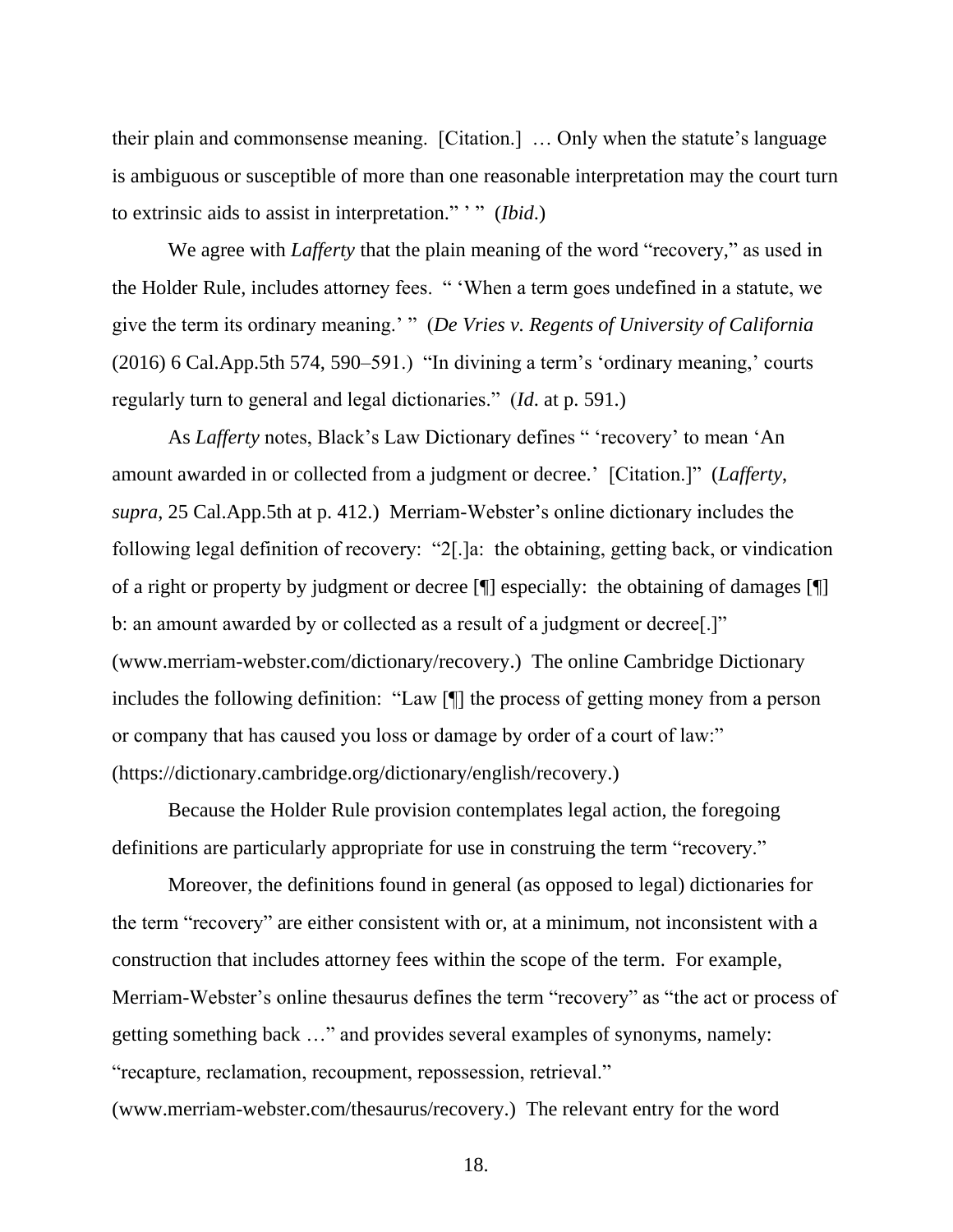"recovery" in the online Cambridge Dictionary is "the process of getting something back[.]" (https://dictionary.cambridge.org/dictionary/english/recovery.)

Undoubtedly, the recovery of attorney fees restores a claimant to his previous state or condition and, absent recovery, attorney fees are lost to the claimant. Consequently, we conclude the term "recovery," as used in the Holder Rule provision, is sufficiently broad to include attorney fees.

Our conclusion is also consistent with the FTC's interpretation of the Holder Rule in both the FTC Advisory Opinion and the 2019 Rule Confirmation (as clarified in the FTC Advisory Opinion). In its FTC Advisory Opinion, the FTC makes clear that recovery of attorney fees against a holder in excess of amounts paid on the contract is contingent upon the existence of a separate federal or state law providing for such a recovery – otherwise recovery of such fees is limited by the Holder Rule provision. (See FTC Advisory Opinion, p. 3 [noting that if an applicable federal or state law "permits assessing costs or attorneys' fees exclusively against the seller" then "[t]he holder's obligation to pay costs or fee awards … would be limited to the amount paid by the consumer."]; see also *id*., at pp. 3–4 [clarifying that "the 2019 Rule Confirmation says that nothing in the Holder Rule limits recovery of attorney fees *if* a federal or state law separately provides for recovery of attorneys' fees independent of claims or defenses arising from the seller's misconduct," italics added].)

#### **B.** *Section 1459.5 Is Not Preempted and Plaintiffs Are Entitled to Its Benefit*

As discussed above, *Pulliam* concluded the 2019 Rule Confirmation was not entitled to deference on the issue of attorney fee recovery. (*Pulliam*, *supra*, 60 Cal.App.5th at p. 421–422.). We agree with *Pulliam*'s deference analysis. Moreover, as we now know, the FTC contends that courts applying the deference doctrine to the 2019 Rule Confirmation to arrive at the conclusion that section 1459.5 is preempted have misconstrued the 2019 Rule Confirmation. (FTC Advisory Opinion, p. 1.) The FTC has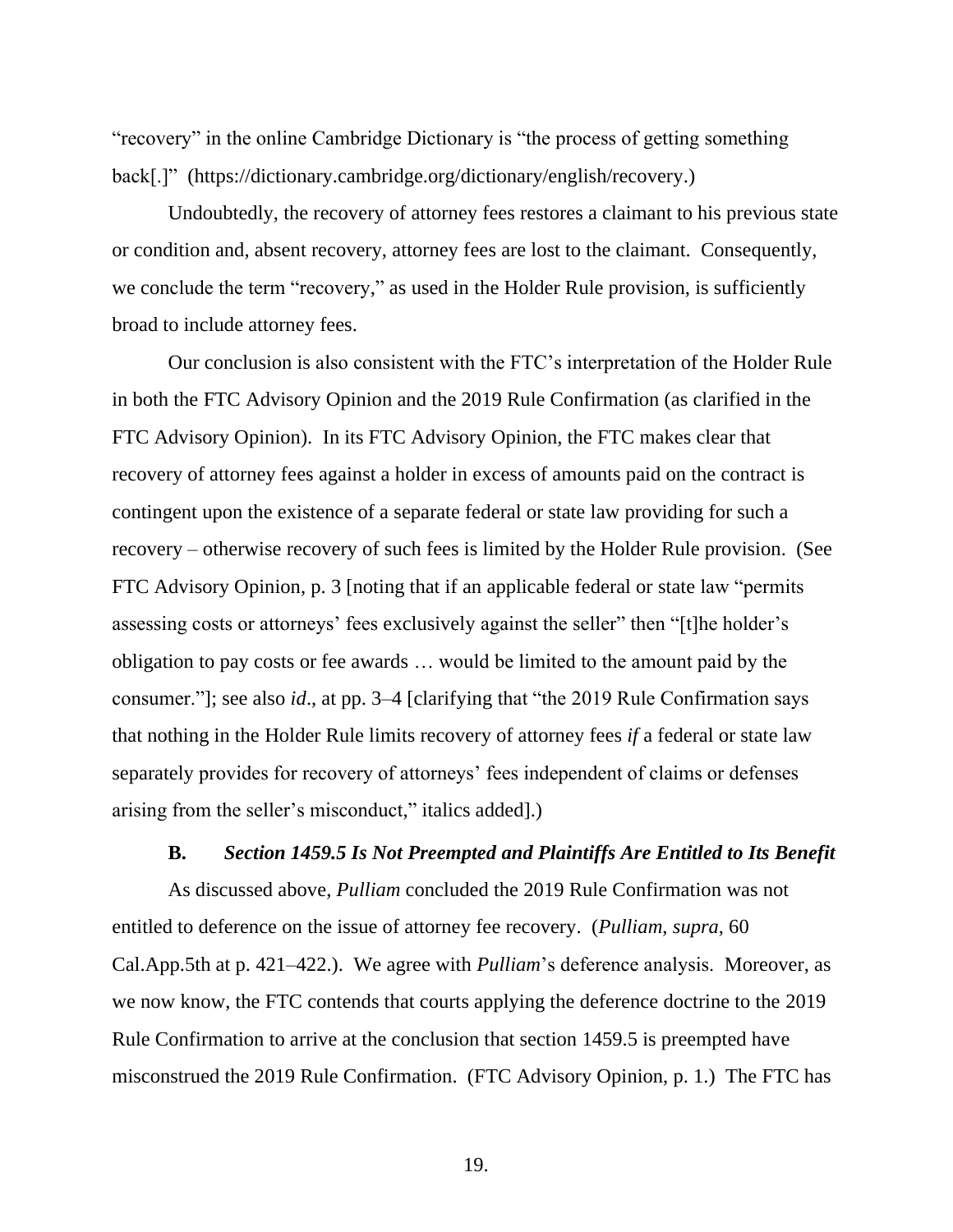expressly stated its disagreement with those cases. (*Id*., at p. 1, fn. 1 & 2.) As a result, we conclude section 1459.5 is not preempted.**<sup>7</sup>**

But for the enactment of section 1459.5, we would likely view the Holder Rule provision as limiting a prevailing party's ability to recoup attorney fees from a holder in excess of amounts paid pursuant to a retail installment contract. With the passage of section 1459.5, however, such a prevailing party may now obtain an award of attorney fees even if it exceeds the amount he or she has paid under the contract. We conclude there is no conflict between section 1459.5 and the Holder Rule provision.**<sup>8</sup>**

Here, the trial court, having followed *Lafferty* in ruling on plaintiff's motion for attorney fees, indicated it was "unwilling to apply" section 1459.5 because it had not yet taken effect and was preempted by the [2019] Rule Confirmation – thereby applying a similar rationale as *Spikener* which had not yet been decided. We conclude, however,

**<sup>8</sup>** Of course, abrogation of a rule or principle that limits attorney fee recoveries may result in exploitive action and lead to awards that are substantially larger than the actual damages suffered by a claimant. It is up to our courts to assure the just evaluation of such awards.

**<sup>7</sup>** While the FTC Advisory Opinion presents itself as consistent with the 2019 Rule Confirmation, we do not read the two as completely harmonious. However, despite their friction points, the 2019 Rule Confirmation, the FTC Advisory Opinion and the Holder Rule are consistent on at least this point: the FTC did not intend for the Holder Rule to preempt all state statutes and rules of contract in unyielding pursuit of its policy objective. Instead, the Holder Rule means no more and no less than what it says: consumer contracts must include a particular provision.

The FTC presumably could have promulgated the Holder Rule as a direct, substantive rule of law, rather than as a mandatory provision in contracts. But it did not. And because the Holder Rule manifests solely as contract language, it is inherently subject to all the ways in which litigation outcomes might differ from what is expressly contemplated by a contract. One such example is when a state statute overrides a contractual provision. Here, section 1459.5 does just that. While we assume the Holder Rule could have been formulated in a fashion that would preempt statutes like section 1459.5, we remain unconvinced it has that effect here.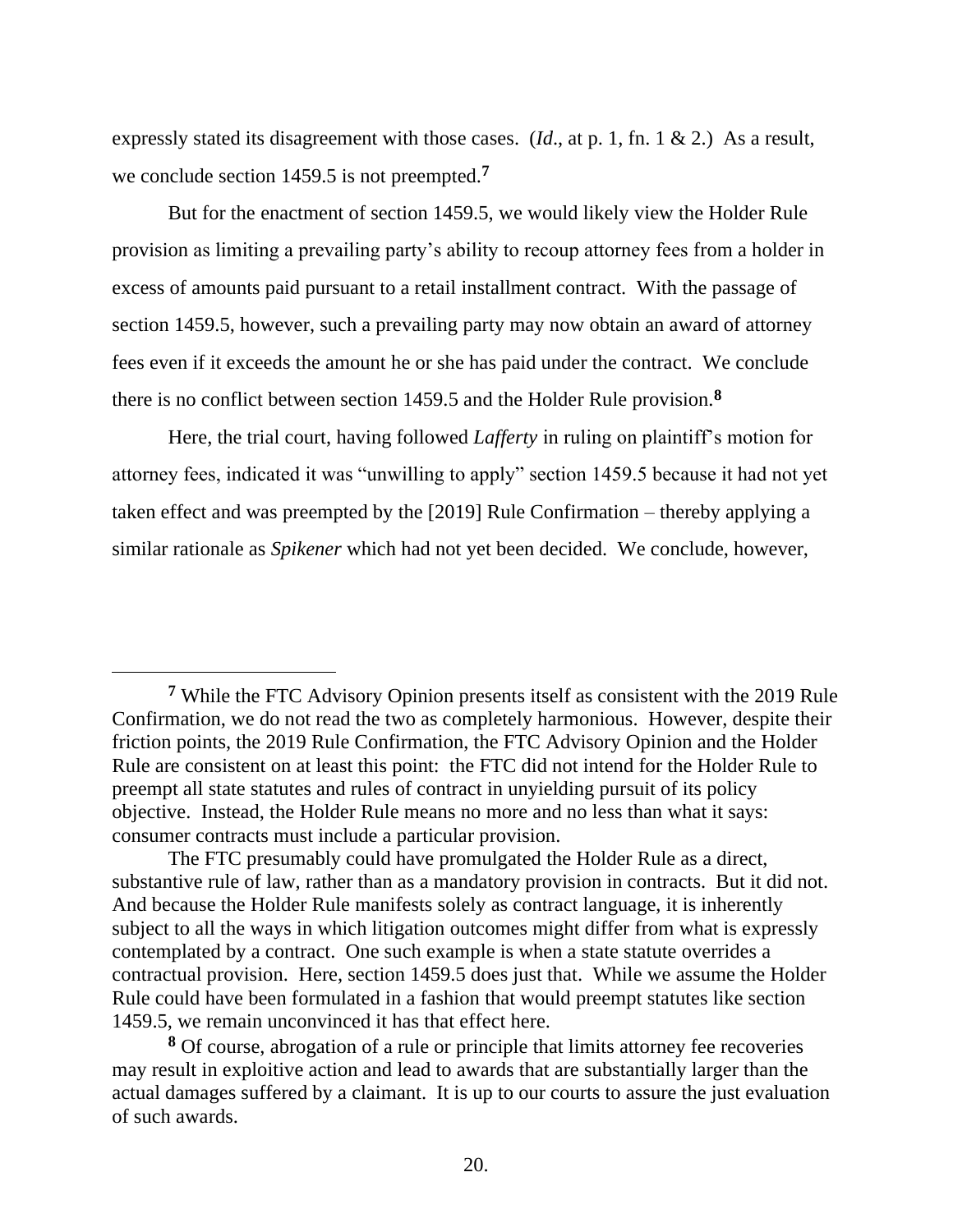there is no bar to application of section 1459.5 to the matter before us even though it had not taken effect when the trial court initially ruled on plaintiffs' fee motion.**<sup>9</sup>**

Absent a legislative directive to the contrary, California courts generally apply newly enacted cost and fee statutes to cases pending at the time of enactment. (*USS-Posco Industries v. Case* (2016) 244 Cal.App.4th 197, 220–222.) This is true even though the costs or fees at issue were incurred prior to the effective date of the new statute. (*Id*. at p. 201; *Stockton Theatres, Inc. v. Palermo* (1956) 47 Cal.2d 469, 477.) It is also true where a trial court has denied a fee motion and the issue is pending appeal. (*Woodland Hills Residents Association., Inc. v. City Council of Los Angeles* (1979) 23 Cal.3d 917, 925–926, 929.) "Under California Supreme Court precedent, statutory provisions that alter the recovery of attorney fees are deemed procedural in nature and apply to pending litigation." (*USS-Posco Industries v. Case*, at p. 201.)

Because section 1459.5 is currently in effect, plaintiffs are entitled to its benefit.

### **V. Section 1717**

Plaintiffs contend their lawsuit was an "action on a contract" as that phrase is used in section 1717 and that, as prevailing parties, they are entitled to an award of attorney fees under the statute. Seemingly, plaintiffs broadly argue that *any* action premised on the Holder Rule provision is an "action on a contract" by virtue of the fact the provision is contained in the Contract. Beneficial contends plaintiffs' first amended complaint sets forth only tort and statutory claims, does not allege breach of contract, and therefore is not an "action on a contract." We conclude certain causes of action asserted by plaintiffs fall within the scope of section 1717 whereas others do not.

**<sup>9</sup>** Section 1459.5 was enacted during the California Legislature's 2019–2020 regular session and signed into law on July 12, 2019. (Legis. Counsel's Dig., Assem. Bill No. 1821 (2019–2020 Reg. Sess.).) Subject to exceptions not relevant here, a statute enacted during a regular session "shall go into effect on January 1 next following a 90 day period from the date of enactment ...." (Cal. Const., art. IV, § 8, subd. (c), par. 1; Gov. Code, § 9600.)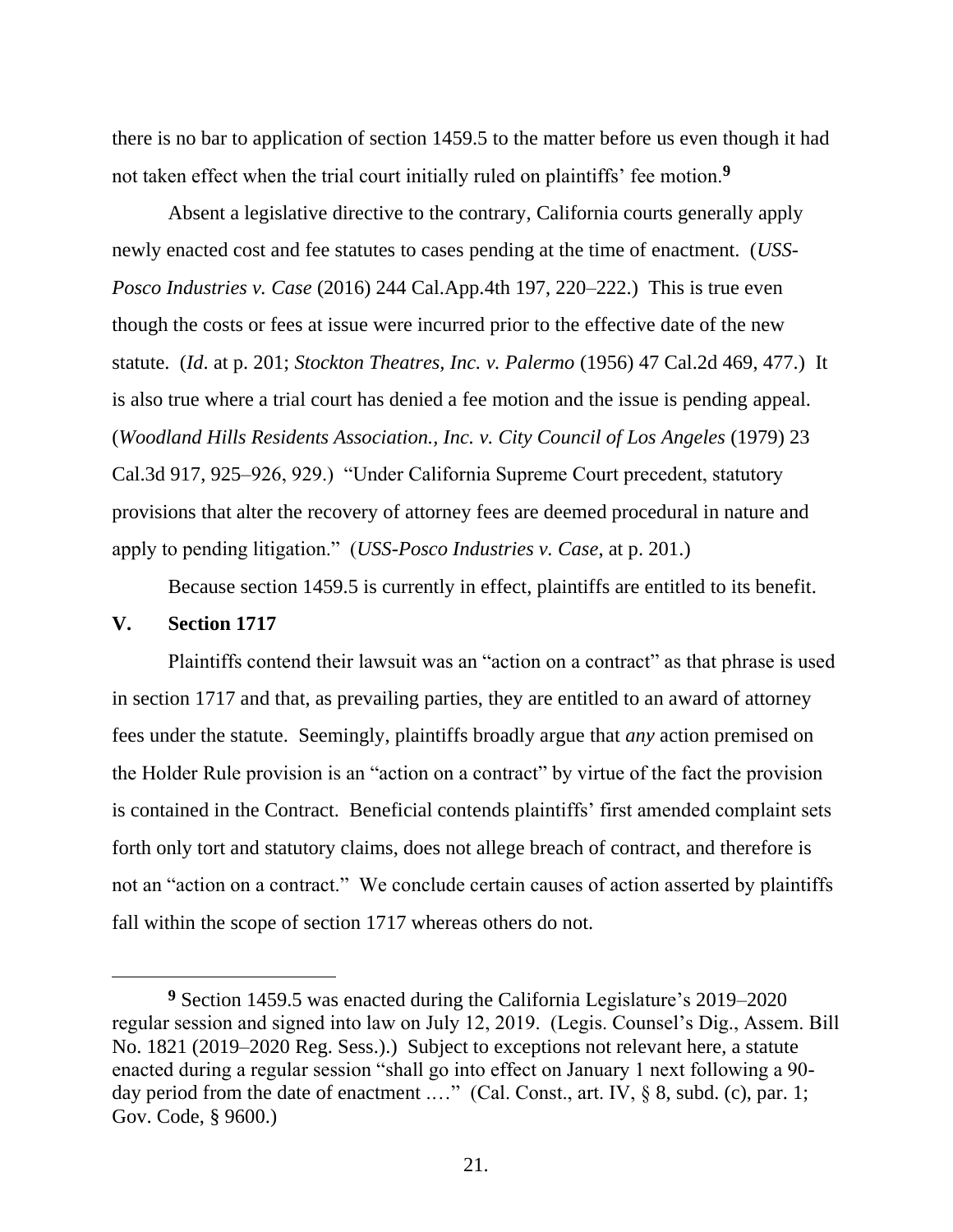Section 1717 provides, in relevant part:

"(a) In any action on a contract, where the contract specifically provides that attorney[] fees and costs, which are incurred to enforce that contract, shall be awarded either to one of the parties or to the prevailing party, then the party who is determined to be the party prevailing on the contract, whether he or she is the party specified in the contract or not, shall be entitled to reasonable attorney[] fees in addition to other costs.

"Where a contract provides for attorney[] fees, as set forth above, that provision shall be construed as applying to the entire contract, unless each party was represented by counsel in the negotiation and execution of the contract, and the fact of that representation is specified in the contract." (§ 1717, subd. (a).)

Auto Cruz assigned the Contract to Beneficial. As a result, Beneficial succeeded to the rights of Auto Cruz under the Contract including the right to enforce the Contract and its attorney fee provision. (*Johnson v. County of Fresno* (2003) 111 Cal.App.4th 1087, 1096 ["assignment carries with it all the rights of the assignor"]; see U. Comm. Code, § 3203, subd. (d) [same for assignments of negotiable instruments]; *Finalco, Inc. v. Roosevelt* (1991) 235 Cal.App.3d 1301, 1306–1308 [assignee of promissory note entitled to benefit of its attorney fee provision].)

Here, the attorney fee provision was one-sided – conferring upon the seller (Manna/Auto Cruz) or its assignee (Beneficial), the right to seek an award of attorney fees incurred through successful efforts "to collect what [plaintiffs] owe …" under the Contract. Section 1717, subdivision (a) makes the remedy mutual as to plaintiffs. Moreover, because there is no evidence, nor any notation, in the Contract that plaintiffs were represented by counsel in negotiating the Contract, the "provision shall be construed as applying to the entire contract." (*Ibid*.) Thus, the provision is not limited to fees incurred in collection efforts. (See *Harbor View Hills Community Association v. Torley* (1992) 5 Cal.App.4th 343, 348–349 [although prior case law held a provision "may limit an award of attorney fees to certain actions or specific provisions of the contract," section 1717 now provides otherwise].)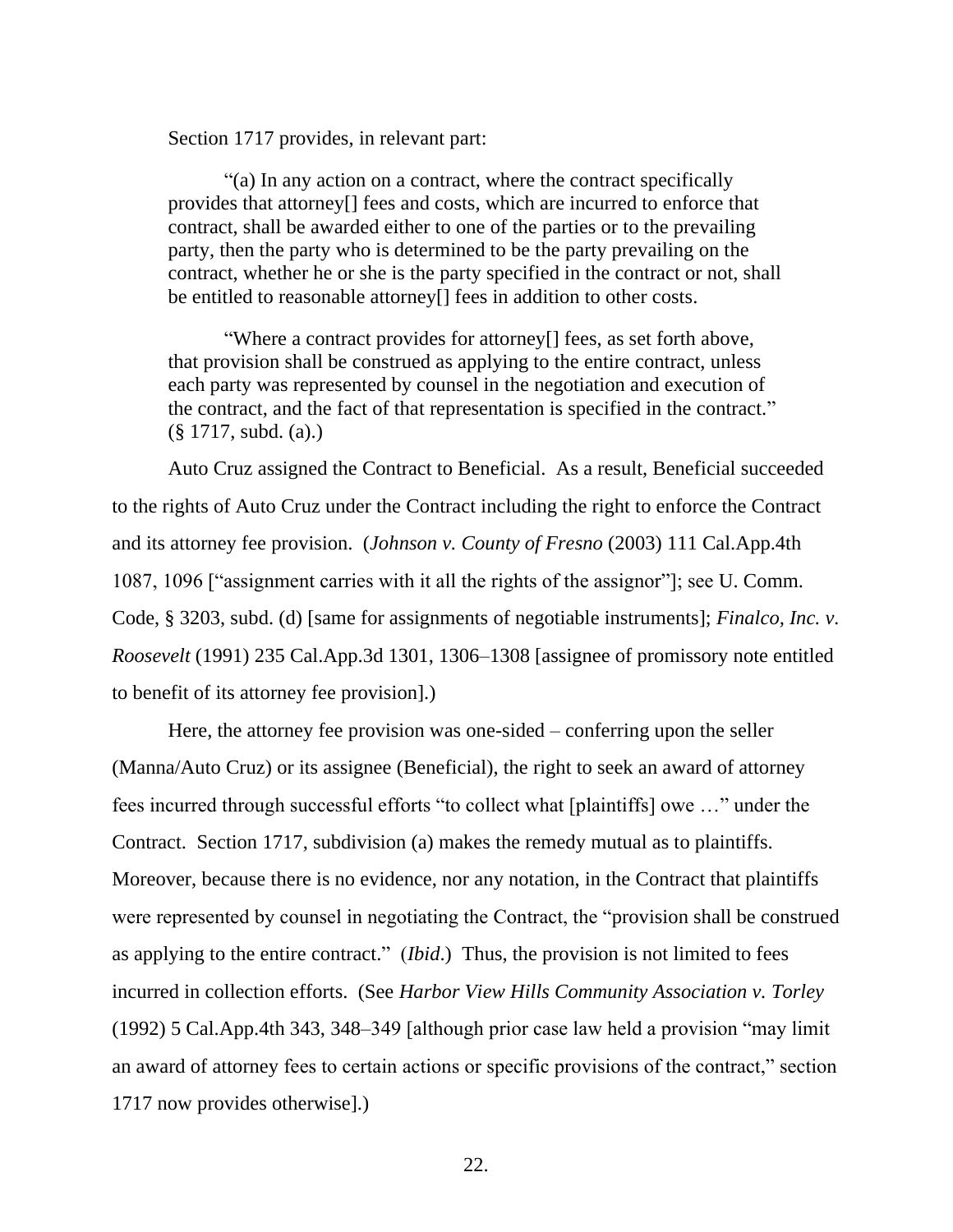Both parties agree section 1717 has been liberally construed by California courts. (See, e.g., *Milman v. Shukhat* (1994) 22 Cal.App.4th 538, 544 [legislative history of section 1717 requires liberal interpretation of phrase " 'on a contract' "]; *Dell Merk, Inc. v. Franzia* (2005) 132 Cal.App.4th 443, 455 [same].) "It is now settled that a party is entitled to attorney fees under section 1717 'even when the party prevails on grounds the contract is inapplicable, invalid, unenforceable or nonexistent, if the other party would have been entitled to attorney<sup>[]</sup> fees had it prevailed.' " (*Hsu v. Abbara* (1995) 9 Cal.4th 863, 870.) "To achieve [section 1717's] goal, the statute generally must apply in favor of the party prevailing on a contract claim whenever that party would have been liable under the contract for attorney fees had the other party prevailed." (*Id*. at pp. 870–871.)

Tort claims or other noncontract claims may, or may not, trigger a contractual attorney fee provision depending on the wording of the provision. (*Santisas v. Goodin* (1998) 17 Cal.4th 599, 602, 608.) "If a contractual attorney fee provision is phrased broadly enough, … it may support an award of attorney fees to the prevailing party in an action alleging both contract and tort claims: '[P]arties may validly agree that the prevailing party will be awarded attorney fees incurred in any litigation between themselves, whether such litigation sounds in tort or in contract.' " (*Id*. at p. 608.)

Here, the fee provision was narrowly worded to apply only to attorney fees incurred in collecting amounts owed under the Contract. Although section 1717 operates to broaden the fee provision to apply to the entire Contract, it remains limited to contract claims and claims sounding in contract. (*Santisas v. Goodin*, *supra*, 17 Cal.4th at p. 615 [claim sounding in contract is an " 'action on a contract' within the meaning of section 1717"].) The fee provision, as worded and broadened by section 1717, cannot rationally be interpreted to extend to claims sounding in tort.

As some courts have acknowledged, " ' "[i]t is difficult to draw definitively from case law any general rule regarding what actions and causes of action will be deemed to be 'on a contract' for purposes of [section] 1717." " (*Douglas E. Barnhart, Inc. v. CMC*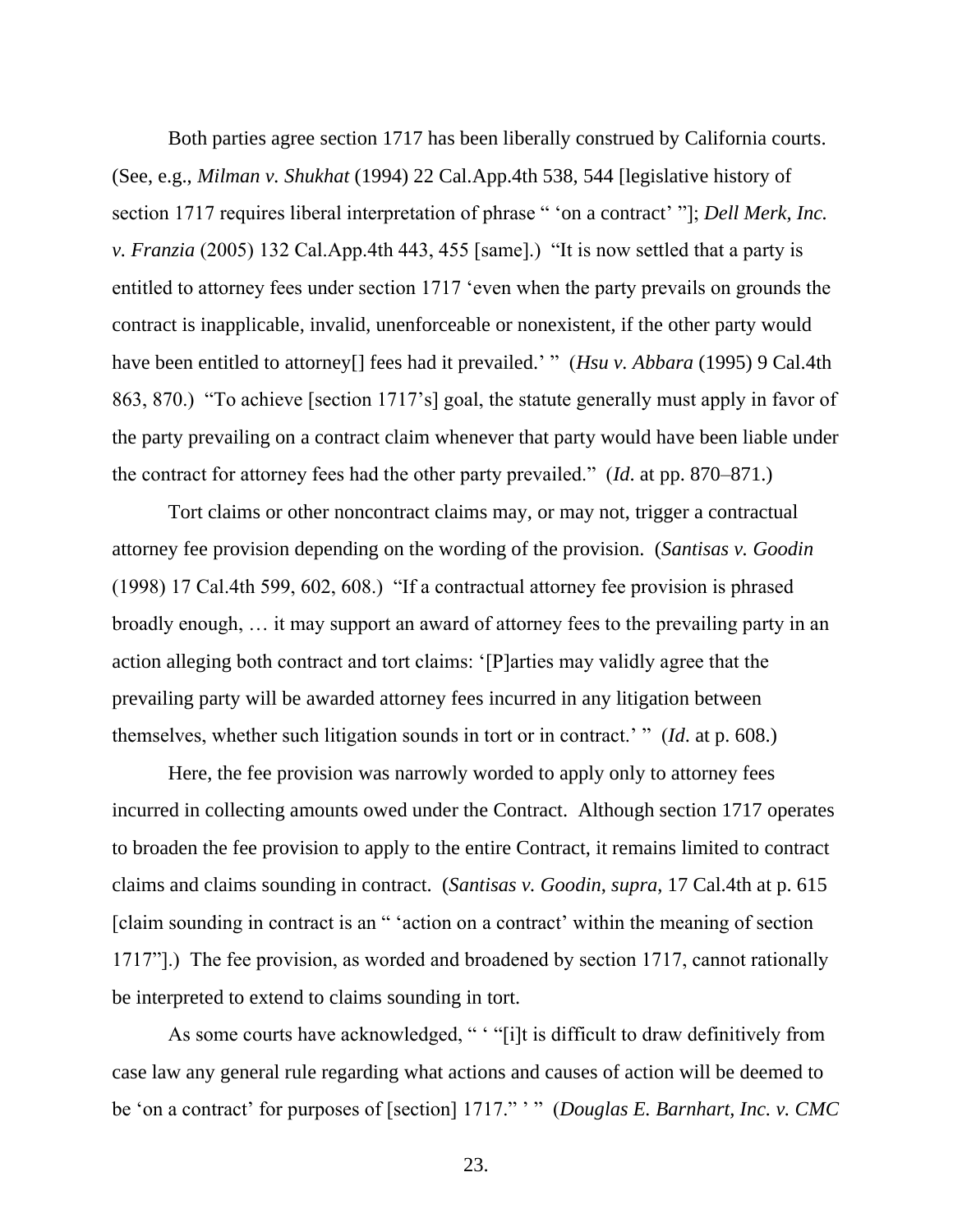*Fabricators, Inc.* (2012) 211 Cal. App. 4th 230, 241, citing *Hyduke's Valley Motors v. Lobel Financial Corp.* (2010) 189 Cal.App.4th 430, 435.)

"The phrase 'action on a contract' includes not only a traditional action for damages for breach of a contract containing an attorney fees clause [citation], but also any other action that 'involves' a contract under which one of the parties would be entitled to recover attorney fees if it prevails in the action [citation]. 'In determining whether an action is "on the contract" under section 1717, the proper focus is not on the nature of the remedy, but on the basis of the cause of action.' " (*Douglas E. Barnhart, Inc. v. CMC Fabricators, Inc*., *supra*, 211 Cal.App.4th at pp. 240–241.)

Courts have determined that actions for rescission or cancellation of a contract may be considered actions "on a contract" for purposes of section 1717. (See, e.g., *Leaf v. Phil Rauch, Inc.* (1975) 47 Cal.App.3d 371, 378 [rescission of motor vehicle conditional sale contract]; *Hastings v. Matlock* (1985) 171 Cal.App.3d 826, 841 [rescission] (*Hastings*); *Star Pacific Investments, Inc. v. Oro Hills Ranch, Inc.* (1981) 121 Cal.App.3d 447, 463 [cancellation based on lack of consideration and intentional misrepresentation].)

Here, plaintiffs alleged the vehicle they purchased was subject to express warranties on the engine and transmission and the implied warranty of merchantability.**<sup>10</sup>** They alleged that the vehicle did not conform to the warranties provided, that Auto Cruz failed to fix the vehicle's mechanical defects, and that the vehicle stopped running and became inoperable. They further allege that Auto Cruz violated the CLRA by, among other things, misrepresenting the vehicle's condition, selling a vehicle that was not merchantable, and refusing and failing to repair the vehicle as warranted. They allege Auto Cruz violated Song-Beverly by breaching the express warranty on the vehicle and the implied warranty of merchantability.

**<sup>10</sup>** "Unless excluded or modified ([U. Comm. Code,] § 2316), a warranty that the goods shall be merchantable is implied in a contract for their sale if the seller is a merchant with respect to goods of that kind." (U. Comm. Code, § 2314.)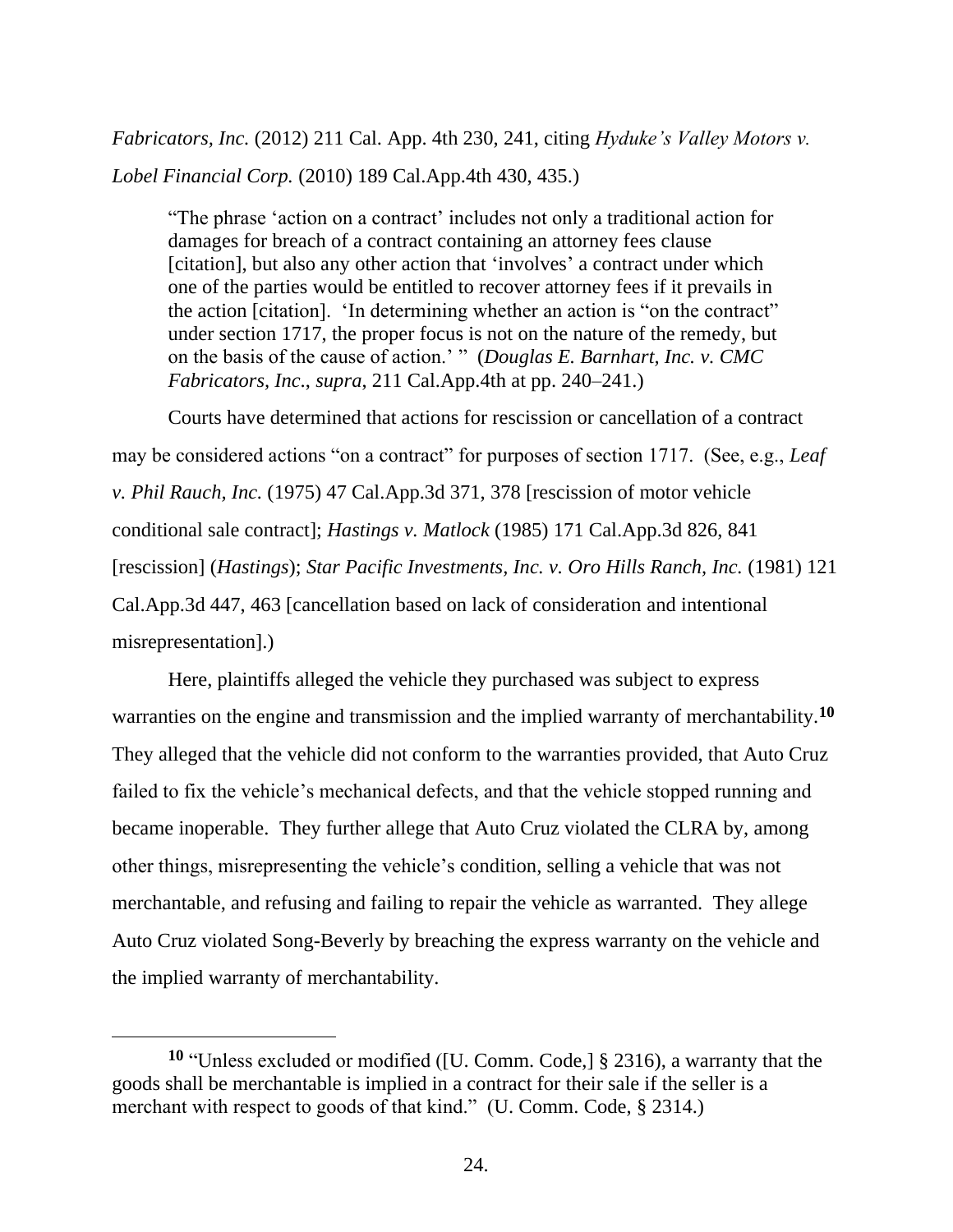Claims for breach of an express warranty are based on the parties' agreement and sound in contract. (*Hauter v. Zogarts* (1975) 14 Cal.3d 104, 117.) Conversely, "the implied warranty of merchantability arises by operation of law." (*Ibid*.) Courts have held that the breach of obligations implied at law in contract matters, and the breach of contractual obligations implied in fact, fall within the scope of section 1717. (*Hjelm v. Prometheus Real Estate Group, Inc.* (2016) 3 Cal.App.5th 1155, 1168–1160 [§ 1717 applicable to claim for breach of implied warranty of habitability]; *Schoolcraft v. Ross* (1978) 81 Cal.App.3d 75, 82 [§ 1717 applicable to claim for breach of implied covenant of good faith and fair dealing]; *A&M Produce Co. v. FMC Corp*. (1982) 135 Cal.App.3d 473, 495 [§ 1717 applicable to claim for breach of implied warranty of fitness for particular purpose].) "The parties' 'total legal obligation' may be a composite of written terms, oral expression and responsibilities implied by law. All may be enforced by an 'action on [the] contract.' " (*A&M Produce Co. v. FMC Corp*., at p. 495, fn. omitted.)

That plaintiffs styled their causes of action as violations of the CLRA and Song-Beverly does not alter the fact that the primary right at issue was contractual in nature. (See *Perry v. Robertson* (1988) 201 Cal.App.3d 333, 339–344 [drafting cause of action as "negligence" is not dispositive, and claim may still sound in contract thereby permitting application of § 1717].) Similarly, the fact the California Legislature has seen fit to provide consumers with additional remedies for certain contractual claims does not alter the nature of the action. Notably, the remedies provided under the CLRA and Song-Beverly are cumulative and are in addition to any remedies otherwise provided under the law. (§§ 1752, 1790.4.)

We conclude plaintiffs' first and fourth causes of action under the CLRA and Song-Beverly, respectively, sound in contract. Moreover, it is not unreasonable to suspect that, had Beneficial been successful in defending against these causes of action, it would have been entitled to an award of attorney fees against plaintiffs because it would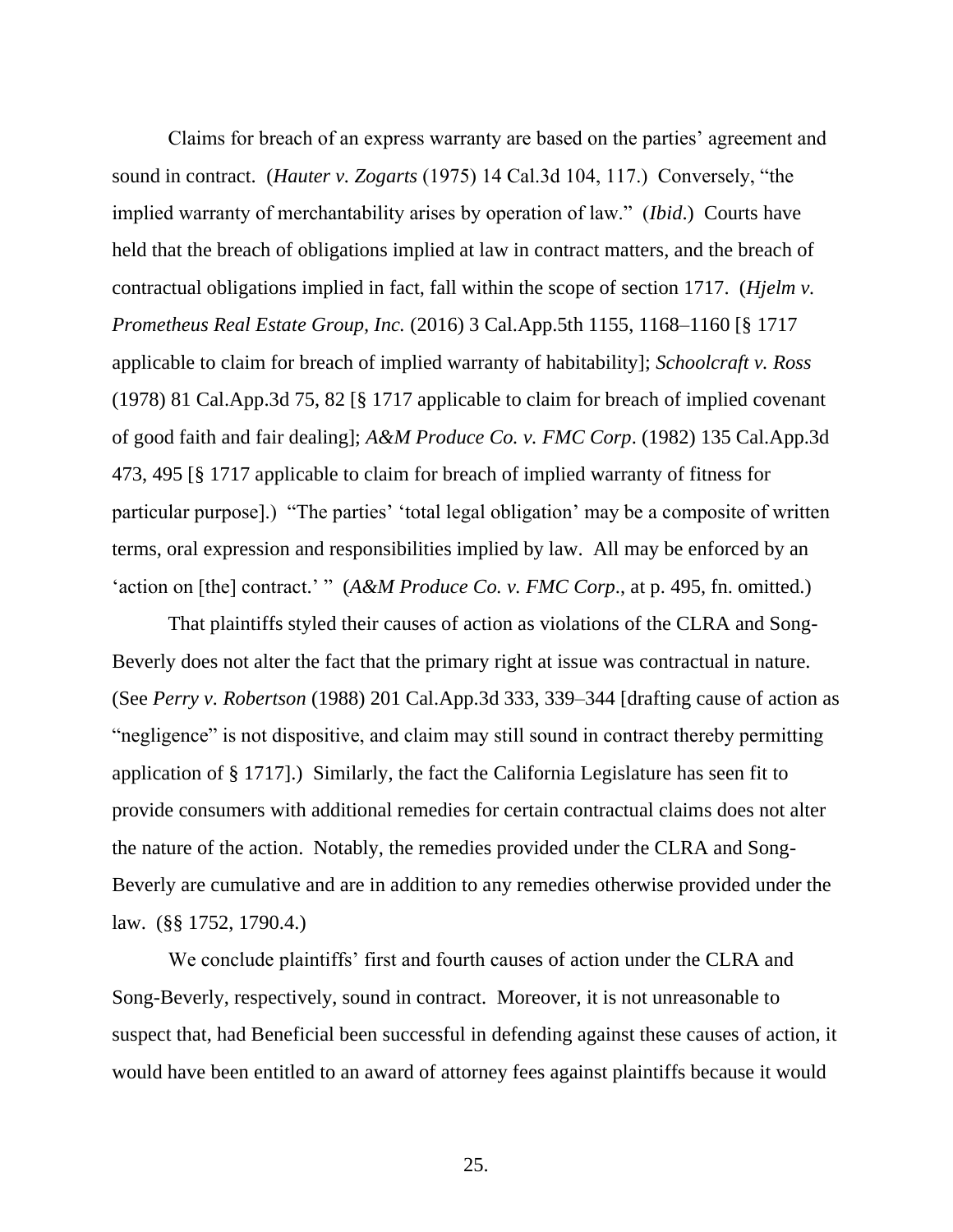have vindicated its right to payment under the Contract.**<sup>11</sup>** The mutuality of remedy doctrine espoused in section 1717 requires that plaintiffs be afforded the same right to an award of attorney fees.

Our conclusion is different with respect to plaintiffs' causes of action for fraud and negligent misrepresentation. A cause of action for fraudulent inducement is not "on the contract" for purposes of section 1717. (*Schlocker v. Schlocker* (1976) 62 Cal.App.3d 921, 922–923, italics omitted.) "A tort action for fraud arising out of a contract is not, however, an action 'on a contract' within the meaning of [section 1717]." (*Stout v. Turney* (1978) 22 Cal.3d 718, 730.) "[A]n action for negligent misrepresentation is not an action to enforce the provisions of a contract." (*McKenzie v. Kaiser-Aetna* (1976) 55 Cal.App.3d 84, 89.)

Plaintiffs contend "when the plaintiff's claim seeks rescission based on fraud, the courts have concluded such claim does sound in contract and permits the award of fees under section 1717." In support of this contention, plaintiffs cite to *Super 7 Motel Associates v. Wang* (1993) 16 Cal.App.4th 541, 549 (*Super 7*), citing *Hastings*, *supra*, 171 Cal.App.3d at p. 841 and *In re: Mac-Go Corporation* (Bankr.N.D.Cal 2015) 541 B.R. 706, 715–716 (*Mac-Go*). These cases do not aid plaintiffs.

*Super 7* is relevant only to the extent it cites *Hastings*, *supra*, 171 Cal.App.3d at p. 841 for the legal principle asserted by plaintiffs. Otherwise, the case is inapposite in that the holding of the court was that the attorney fee claimant was not a party to the

**<sup>11</sup>** The California Supreme Court has noted that the provision in Song-Beverly that " 'costs and expenses, including attorney[] fees' " are to be awarded to a prevailing buyer (§ 1794, subd. (d)) is silent as to a prevailing seller and, thus, does not preclude a prevailing seller from obtaining an award of costs and expenses. (*Murillo v. Fleetwood Enterprises, Inc*. (1998) 17 Cal.4th 985, 991, 999.) By parity of reasoning, the same would hold true for an award of attorney fees. Moreover, a prevailing seller under the CLRA may recover fees if the consumer's action was not brought in good faith. (§ 1780, subd. (e); *Corbett v. Hayward Dodge, Inc.* (2004) 119 Cal.App.4th 915, 920.)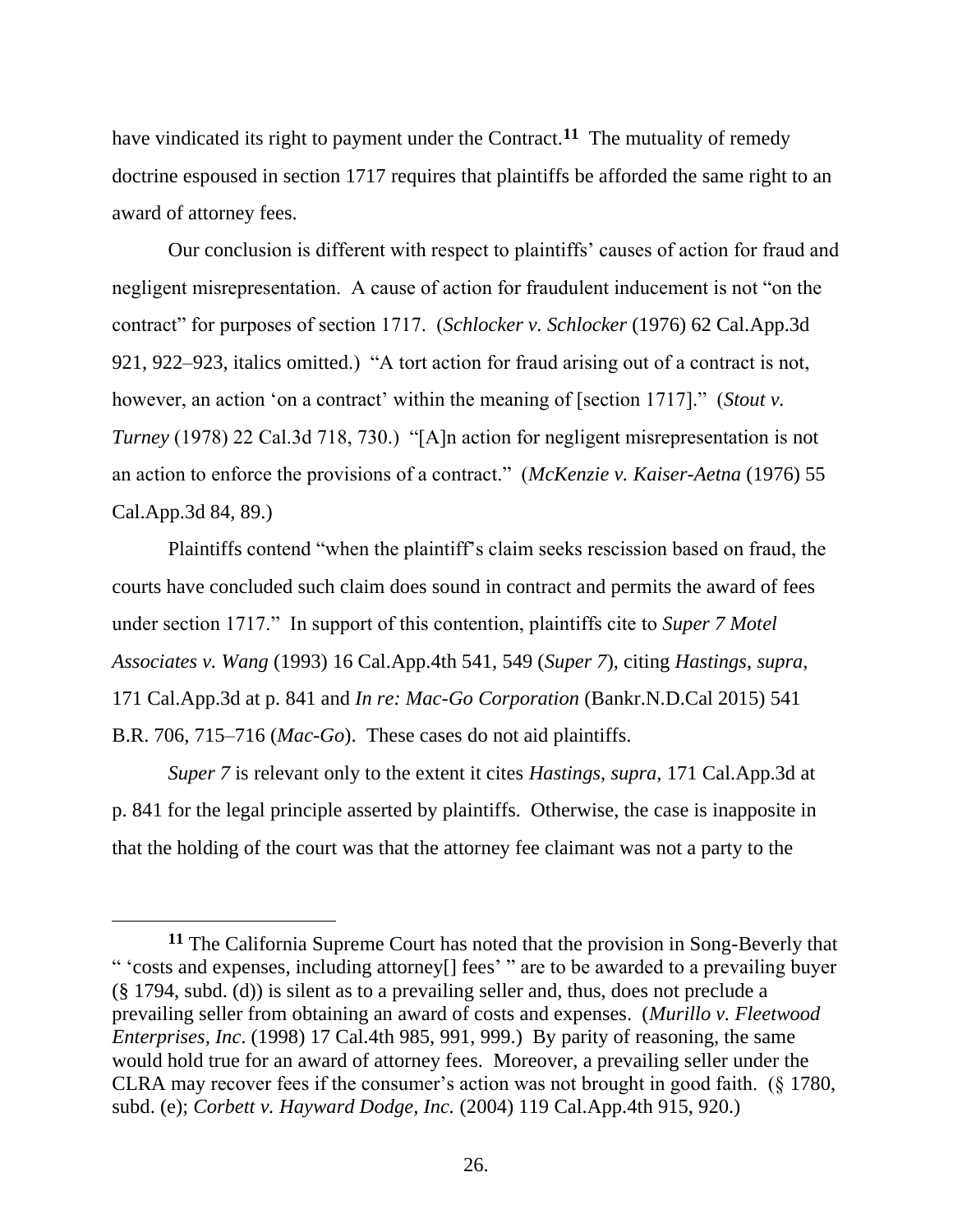contract containing the attorney fee provision and, thus, any potential liability was not premised on the contract. (*Super 7*, *supra*, 16 Cal.App.4th at pp. 549–550.)

In *Hastings*, the fee provision stated " '[i]f any party to this agreement, ... shall institute any legal action against any other party to this agreement, the prevailing party shall be entitled to court costs and reasonable attorney[] fees .…" (*Hastings*, *supra*, 171 Cal.App.3d at p. 831.) Because the contractual provision did "not limit recovery of such fees to any particular form of action involving the contract," the court allowed recovery of attorney fees. (*Id*. at 841.) Thus, it appears *Hastings* was predicated on the breadth of the attorney fee provision at issue. Here, the attorney fee provision is much narrower than in *Hastings*.

In *Mac-Go*, the court premised its holding on several facts distinguishable from the case at bar. *Mac-Go* involved adversary proceedings by a bankruptcy trustee to recover alleged preferential transfers made to a creditor bank (11 U.S.C.A § 547), and to avoid fraudulent transfers allegedly made to the bank in fraud of other creditors (*id*. at § 548). (*Mac-Go*, *supra*, 541 B.R. at pp. 715–717.) Unlike plaintiffs' claims, the alleged "fraud" at issue in *Mac-Go* was not fraud in the inducement of the relevant contracts. Moreover, in determining that section 1717 applied to the adversary proceedings, the court noted that several of the creditor bank's affirmative defenses were contractually based and were successfully relied upon by the bank. (*Mac-Go*, at p. 715.) The *Mac-Go* court held the contractual fee provisions at issue "were sufficiently broad to include the fees and costs that [the bank] incurred in defending against the Trustee's preference claim, since [the bank's] defense was premised on its 'enforcement' of [the underlying contracts]." (*Id*. at p. 716.) The facts of *Mac-Go* bear little, if any, similarity to present case.

We conclude plaintiffs are not entitled to an award of attorney fees in connection with plaintiffs' second and third causes of action for fraud and negligent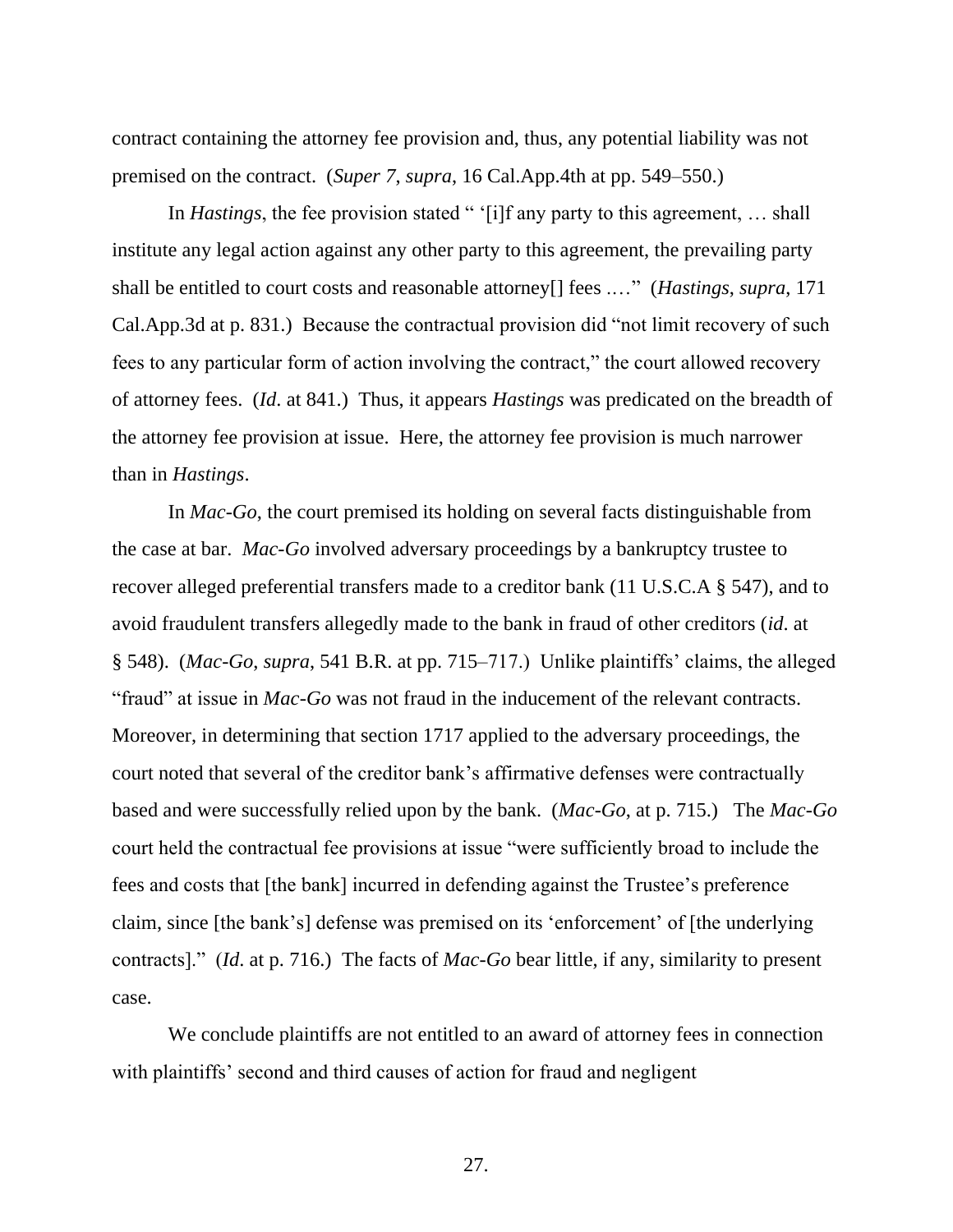misrepresentation, respectively.**<sup>12</sup>** We acknowledge that it may be difficult or impractical to segregate plaintiffs' attorney fees among the claims for which an attorney fee award is proper (i.e., the CLRA and Song-Beverly causes of action) and those for which such an award is not proper. However, it is not for this court to make that determination.

## **VI. Section 2983.4**

Plaintiffs admit they did not seek an award of attorney fees under section 2983.4 in their motion for attorney fees. Citing *Ward v. Taggart* (1959) 51 Cal.2d 736, 742, plaintiffs contend this court should consider the argument they are entitled to a fee award under said section because "[n]ew, purely legal arguments based on undisputed facts may be raised for the first time on appeal." In response, Beneficial contends the argument has been waived and "[e]ven if this final argument raises only legal questions," this court should not consider plaintiffs arguments because "[d]oing so would be unfair to the trial court which never had an opportunity to rule on the question."

" 'It is the general rule that a party to an action may not, for the first time on appeal, change the theory of the cause of action. [Citations.] There are exceptions but the general rule is especially true when the theory newly presented involves controverted question of fact or mixed questions of law and fact. If a question of law only is presented on the facts appearing in the record the change in theory may be permitted. [Citation.]' [Citation.]" (*Retzloff v. Moulton Parkway Residents' Association, No. One* (2017) 14 Cal.App.5th 742, 747.) However, an appellate court is not required to consider a new theory on appeal even if the issue is purely one of law. (*Greenwich S.F., LLC v. Wong* (2010) 190 Cal.App.4th 739, 767; *Hussey-Head v. World Savings & Loan Assn.* (2003) 111 Cal.App.4th 773, 783, fn. 7.)

**<sup>12</sup>** Plaintiffs do not contend on appeal that they are entitled to attorney fees in connection with their causes of action for violation of Vehicle Code section 11713 and Business and Professions Code section 17200. Accordingly, we express no opinion in that regard.